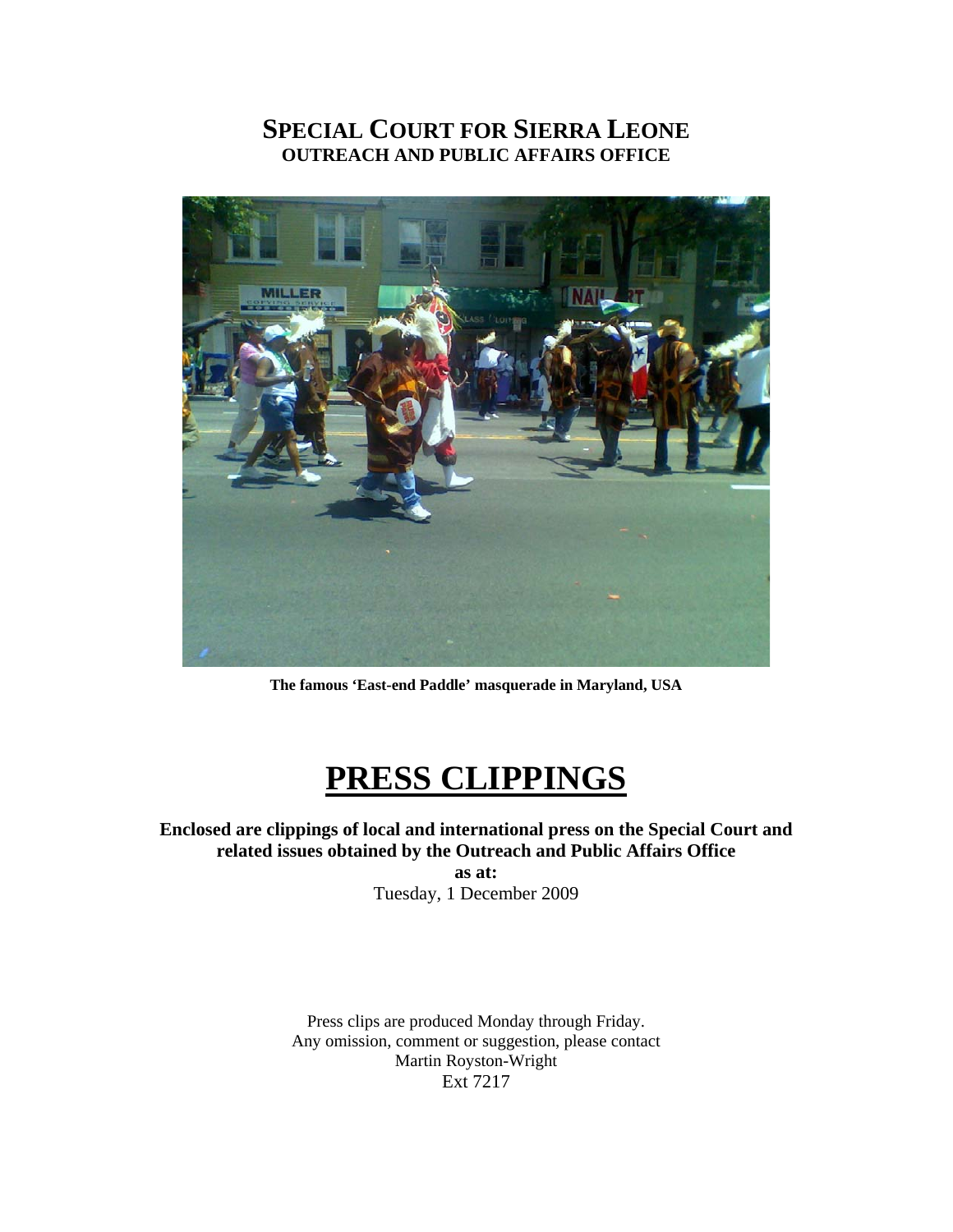| <b>International News</b>                                                             |             |
|---------------------------------------------------------------------------------------|-------------|
| Charles Taylor Helped Sierra Leonean Rebel Commanders/ CharlesTaylorTrial.org         | Pages 3-4   |
| UNMIL Public Information Office Media Summary / UNMIL                                 | Pages 5-7   |
| Prince Johnson Indicts TRC Commissioner Steward / Star Radio                          | Page 8      |
| Stopping the Guinea Crisis From Destabilizing West Africa / Cocorioko                 | Pages 9-10  |
| Belgian Court Convicts Rwandan Banker in Genocide Trial / Radio Netherlands Worldwide | Page 11     |
| Rwanda and France Restore Diplomatic Relations / BBC Online                           | Page 12     |
| John Demjanjuk Nazi Crimes Trial Starts in Munich / BBC Online                        | Pages 13-14 |
| International Criminal Court aims at U.S.? / Examiner.Com                             | Page 15     |
| Khmer Rouge Lawyers Demand Probe into Govt 'Meddling' / Agence France Presse          | Page 16     |
| The Khmer Rouge Tribunal: Cambodia's Healing Process / Time                           | Pages 17-19 |
| Cambodia's Khmer Rogue Trial Declines to Investigate Judges / Radio Australian News   | Page 20     |
| Court in The Hague to Rule on Bemba's Release / Agence France Presse                  | Page 21     |
| Calls for LRA to Face Congo Charges / Institute for War and Peace Reporting           | Pages 22-23 |
| New Evidence of Abuse of Women Prisoners / Institute for War and Peace Reporting      | Pages 24-25 |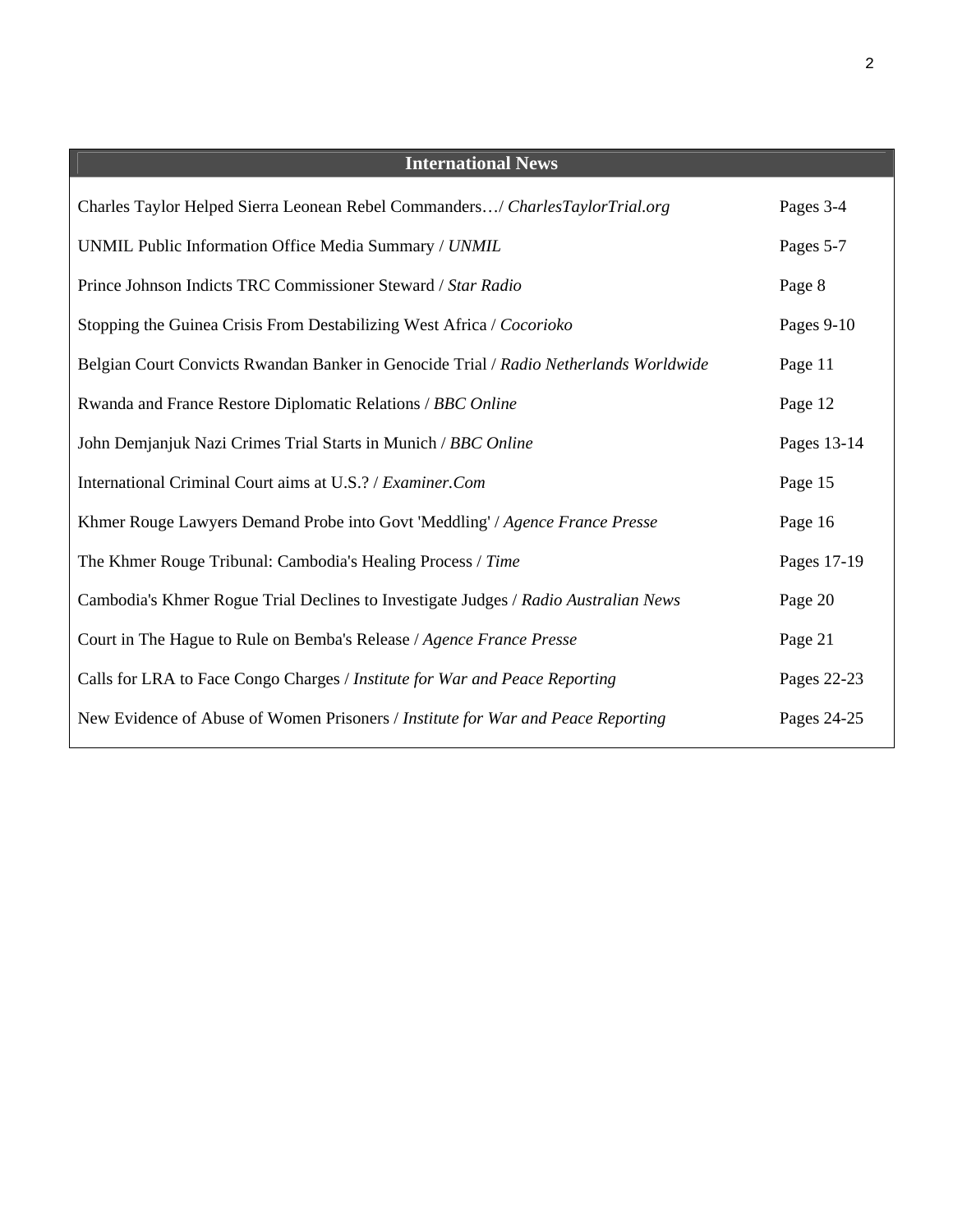# CharlesTaylorTrial.org (The Hague) Thursday, 26 November 2009

# **Liberia: Charles Taylor Helped Sierra Leonean Rebel Commanders Reconcile Their Differences, But Not For A Military Takeover Of The Country, He Says**

Alpha Sesay

Charles Taylor helped three major Sierra Leonean rebel commanders to reconcile their differences but such reconciliation was not for purposes of a military takeover of the country, the accused former Liberian president told Special Court for Sierra Leone judges today in The Hague.

Mr. Taylor was responding to questions during his cross-examination today on his decision to host Revolutionary United Front (RUF) leader Foday Sankoh, his deputy Sam Bockarie and Armed Forces Revolutionary Council (AFRC) leader Johnny Paul Koroma in a meeting in Liberia. Mr. Taylor explained that after the signing of the peace agreement between the government of Sierra Leone and the RUF in 1999, there were certain differences between the RUF and the AFRC which needed to be resolved in order to make the peace agreement successful. Prosecution counsel Mr. Nocholas Koumjian today suggested to Mr. Taylor that he wanted to help the rebel commanders reconcile their differences in order to restore a military regime in Sierra Leone.

"Did you invite Foday Sankoh, Sam Bockarie and Johnny Paul Koroma to Liberia for reconciliation on how to return to military power in Sierra Leone?" Mr. Koumjian asked Mr. Taylor.

Mr. Taylor responded with a resounding "No."

The AFRC which was formed by members of the Sierra Leone Army (SLA) overthrew the elected government of Sierra Leone in 1997 and formed a merger with the RUF. The AFRC/RUF junta regime ruled Sierra Leone until 1998 when they were forcefully removed from the country's capital by West African peacekeepers. In 1999, the government signed a peace agreement with the rebel forces in the Togolese capital, Lome.

Mr. Taylor agreed with Mr. Koumjian today that when the three rebel commanders met in Liberia, the government of Sierra Leone was not represented there.

Why not invite the government of Sierra Leone?" Mr. Koumjain asked.

"Because the government of Sierra Leone was not part of the issues between them. There was bad blood between the SLAs and the RUF and their purpose was to sort out that bad blood," Mr. Taylor said.

Mr. Taylor said that Sierra Leonean president Ahmed Tejan Kabbah "was kept informed" of the meeting between the rebel commanders in Liberia.

Mr. Taylor insisted that the meeting with the rebel commanders in Liberia was necessary to make the peace agreement between the Sierra Leone government and the rebels successful. He explained that at the signing of the peace agreement in Togo, a decision was taken to make RUF leader Mr. Sankoh vice president of Sierra Leone but nothing was said about what position should be given to AFRC leader Mr. Koroma. It was at the meeting in Liberia, of which President Kabbah was kept informed, that a decision was taken to make Mr. Koroma the Chairman for the Commission for Consolidation of Peace (CCP), Mr. Taylor said. Mr. Taylor said that he kept other West African leaders informed of these developments.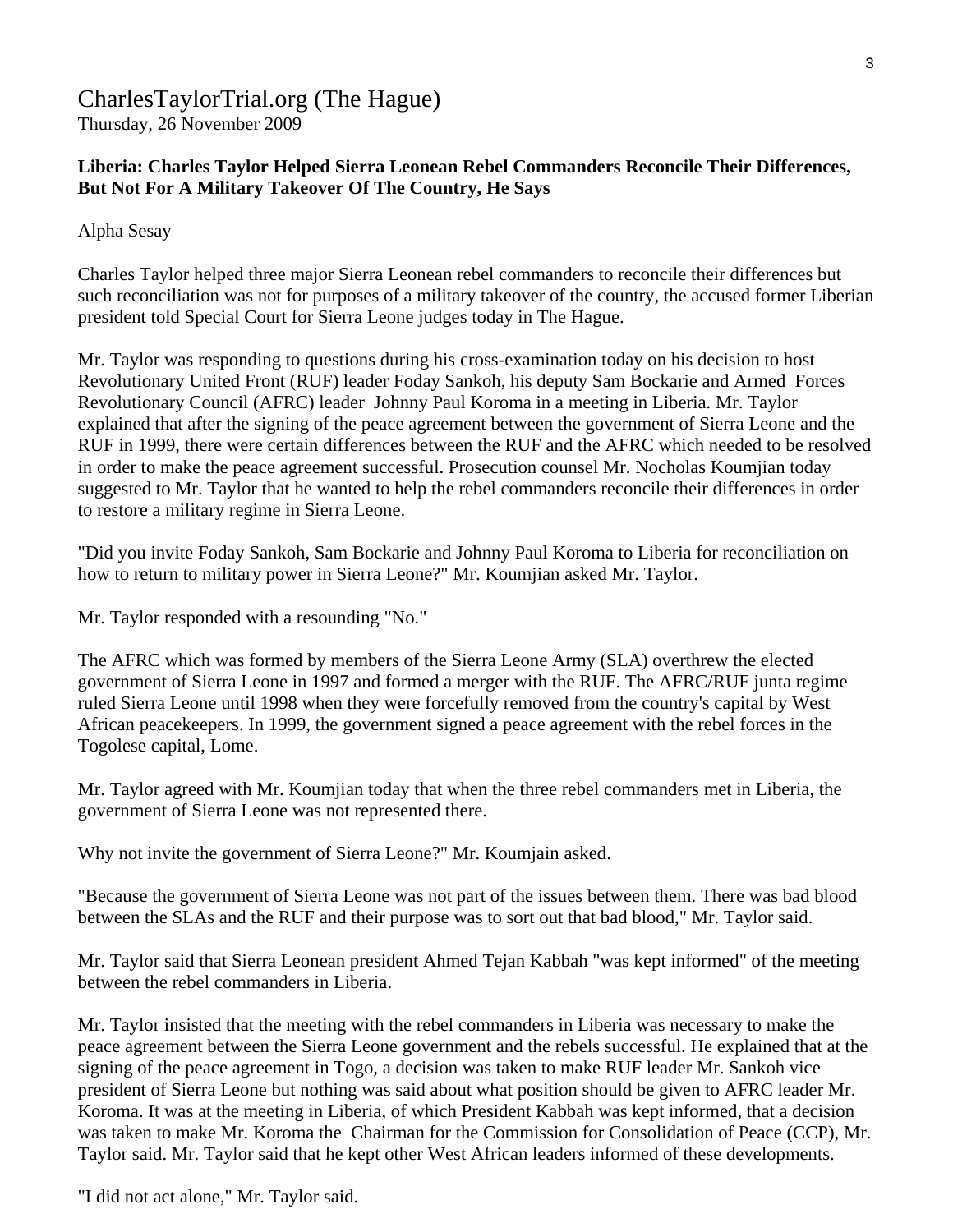"I was on the phone with with Obasanjo [Nigerian president], Eyadema [Togolese president] and Kabbah [Sierra Leonean president]. I was not a lone ranger in this. Johnny Paul Koroma needed assurance and i assured him," he added. According to the former Liberian president, it was after this reconciliatory meeting in Liberia that the RUF and AFRC leaders decided to travel together to Sierra Leone. They were received in Sierra Leone by president Kabbah, Mr. Taylor said.

On Mr. Koumjian's suggestion that "that was not the purpose of the meeting" in Liberia, Mr. Taylor responded that "if Kabbah as the legitimate president of Sierra Leone did not want them in Sierra Leone, he would not have allowed them."

Mr. Taylor explained that Nigerian president "Obasanjo sent them a plane, he sent me 225,000 USD for them and i sent them to Sierra Leone."

Right through his testimony as a witness in his defense, Mr. Taylor has insisted that his involvement with Sierra Leonean rebels was purely for peaceful purposes in the West African country. He has explained that upon his election as president of Liberia, he became a member of the Committee of Five, a body set up by West African leaders with a mandate of facilitating a peaceful end to the conflict in Sierra Leone. Prosecutors on the otherhand have alleged that Mr. Taylor was involved in a joint criminal enterprise with the RUF rebels in Sierra Leone. The rebels, prosecutors say, used to transport Sierra Leone's blood diamonds to Mr. Taylor in Liberia and that in return, the Liberian president gave them supplies of arms and ammunition for use in Sierra Leone. Mr. Taylor has said that he did not have arms and ammunition to fight rebel forces in his own country and therefore could not have supplied any materials to the RUF. As he continues his testimony, the former president has challenged prosecutors to present evidence that he used Sierra Leone's diamonds to enrich himself and open bank accounts in various countries as alleged. From July 14 to November 10, Mr. Taylor testified in direct-examination as a witness in his own defense. As his cross-examination commenced, prosecutors sought to present "fresh evidence" to impeach Mr. Taylor's testimony but the accussed former president's defense objected, calling it a "trial by ambush." The judges will use Monday to determine whether such "fresh evidence" should be used by the prosecution. There will therefore be not court hearings on Monday.

Mr. Taylor's cross-examination continues on Tomorrow.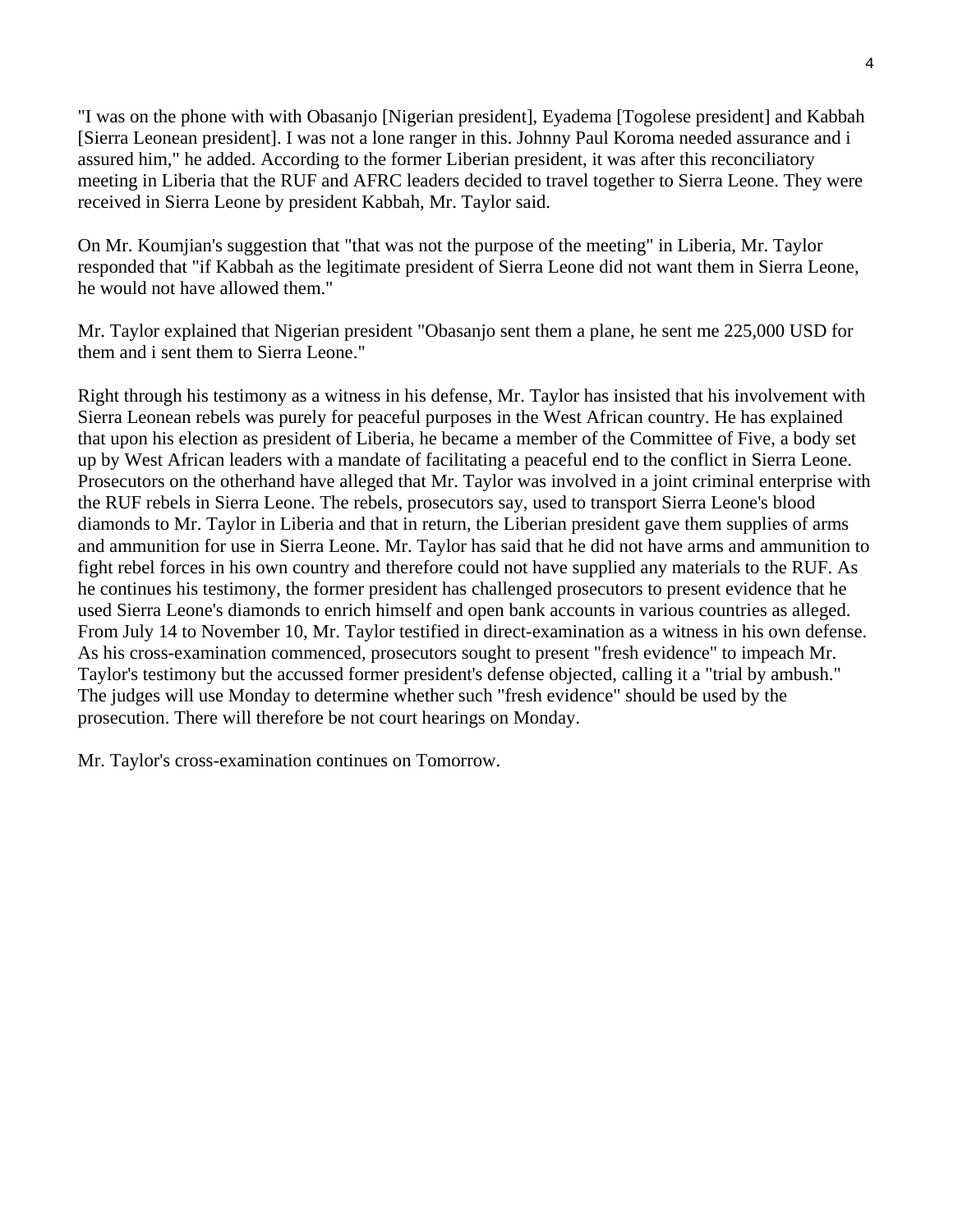

United Nations Mission in Liberia (UNMIL)

# **UNMIL Public Information Office Media Summary 30 November 2009**

*[The media summaries and press clips do not necessarily represent the views of UNMIL.]* 

# **International Clips on Liberia**

# **Addy's Hope works to sustain Liberian orphanage**

Midland Reporter-Telegram 30 November 2009

As his brother and sisters took turns hanging decorations on the tree Saturday, 4-year-old Toben Petree leaned on his mom as she pulled a Liberian ornament out of the box nearby and reminded him that one came from his hometown. "This is our African one," she said, holding it up on her finger. John and HollyAnn Petree said their four children get to add a new ornament to the tree each year. Last year they were given decorations from Liberia to celebrate the addition of their brother, who was adopted at the start of 2008 from the orphanage the Petrees run through their adoption and child relief ministry, Addy's Hope. Toben, they said, is one of the about 35 children who've been adopted by U.S. families from the orphanage since 2007. The facility also houses groups who aren't eligible for adoption, but live there to gain an education the Petrees hope will allow them to give back to their villages when they leave the home as adults. "Our prayer is to work ourselves out of a job," HollyAnn Petree said. "We want to pour resources back in." Since Liberia halted international adoptions earlier this year, though, the Petrees have been struggling to keep enough resources flowing into the orphanage to care for the about 49 children who are there.

# **International Clips on West Africa Sierra Leone**

# **Sierra Leone Soldiers to Be Kicked Out of Mau**

Nairobi, Nov 30, 2009 (The Nation/All Africa Global Media via COMTEX) -- Hundreds of soldiers who served in UNAMSIL, the UN peacekeeping mission to Sierra Leone, in 2001 are among those to be removed from the Mau Forest in the next phases of the government eviction exercise, investigations by the Sunday Nation reveal. The military personnel are reported to have sunk their earnings from the mission into the Maasai Mau and Ol Pusimoru sections of the vast forest, the largest of Kenya's five key water towers. Their imminent eviction adds a new dimension to the exercise as it puts politicians who reportedly sold the land to the members of the military in an awkward position. The soldiers reportedly bought the land from a Cabinet minister from Rift Valley in the Ol Pusimoru area which measures 2,900 square hectares. One of the villages in the Ol Pusimoru area is named Sierra Leone in reference to the country where the soldiers served.

# **Cote d'Ivoire**

# **DJ Tables Of Ivory Coast Cocoa Export Declarations Per Co**

ABIDJAN, Nov 30, 2009 (Dow Jones Commodities News via Comtex) -- Ivory Coast's shippers and cocoa processors declared 31,029 metric tons of cocoa for export from Nov. 12-25, taking the cumulative total for the 2009-10 season to 142,432 tons, official data showed Monday. The cocoa season runs from Oct. 1 to Sept. 30 the next year. Two newly registered companies appeared in this fortnight's figures, which have yet to be identified.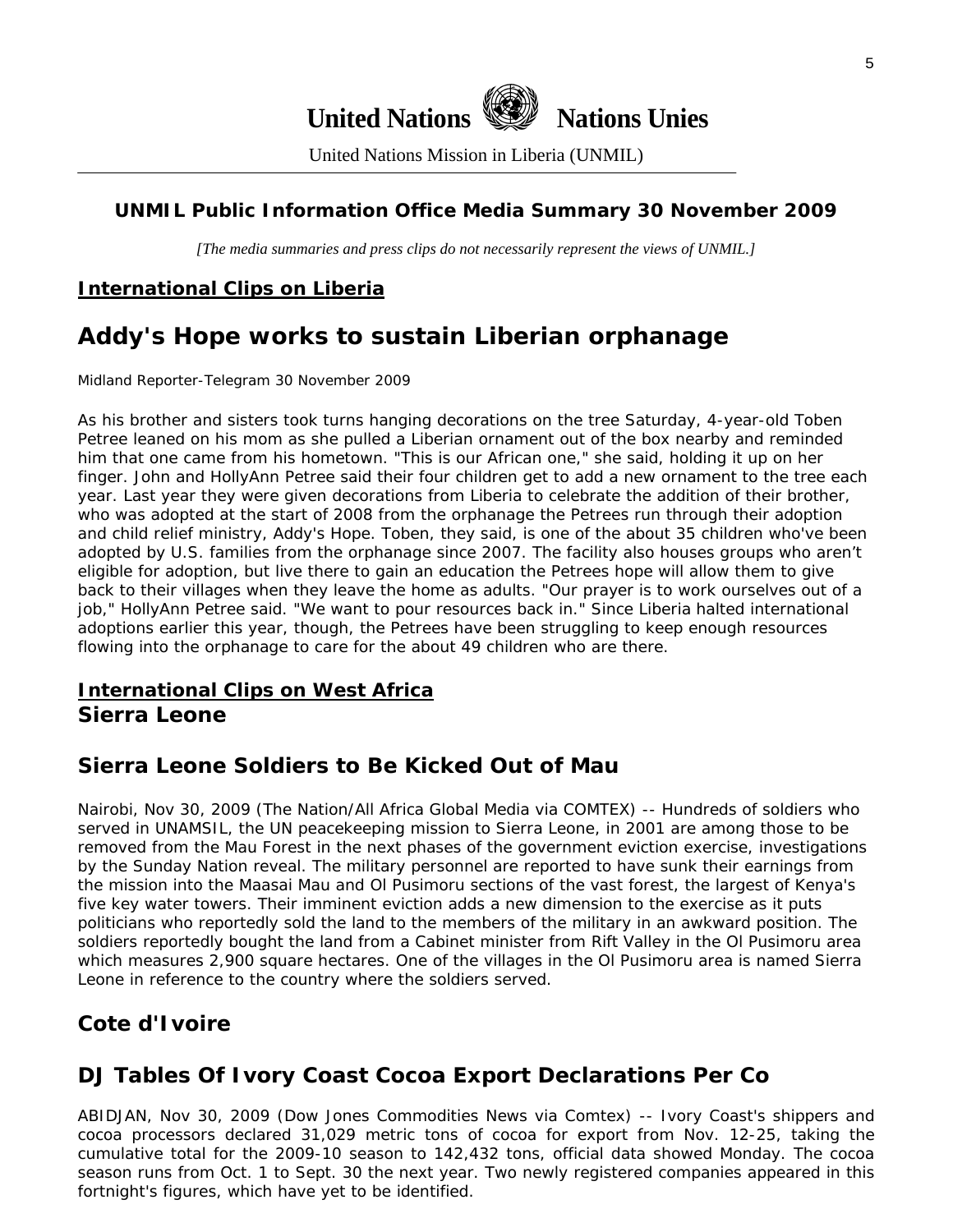The following table shows the tonnage of unprocessed cocoa beans declared for export per shipper in the 14 days to Nov. 25, in the preceding 14 days and the cumulative totals for the season. All figures are in metric tons.

### **Local Media – Newspaper**

*No newspaper appear on the newsstand today due to the holiday (Liberia's 18th President Birth Anniversary)* 

#### **Local Media – Star Radio** *(culled from website today at 09:00 am)*

#### **BIN Identifies Islamic Senators As Masterminds Behind Mecca Scam**

- Speaking at a news conference in Monrovia, the Commissioner of the Bureau of Immigration and Naturalization, Colonel Chris Massaquoi named Senators Abel Massaley and James Momo as the principal organizers of a scam involving the distribution of tickets for the Islamic pilgrimage to Mecca.
- According to Commissioner Massaquoi, the two lawmakers have admitted to organizing the dubious Mecca journey and expressed regrets that they failed.
- The BIN says it has turned over to the leadership of the Islamic community the ten Muslim pilgrims that were deported from Saudi Arabia.
- Two weeks ago, the National Hajj Committee of Liberia reported a major criminal syndicate saying some unscrupulous persons allegedly sold plane tickets to non-Liberian Muslims alleging that members of the current Legislature were part of the scam executed in collaboration with Zadom Sheriff a Liberian based in Dubai.

### **ERU Ordered To Takeover Sinoe Rubber Corporation**

- Reports from Sinoe County say the authorities have ordered the Emergency Response Unit (ERU) of the Liberia National Police (LNP) to takeover the Sinoe Rubber Corporation.
- The reports say the order followed a wave of lawlessness at the plantation.
- According to the reports, Sinoe County Attorney, John Gabriel called on the ERU to move to the plantation without delay and return fire-for-fire in case of any eventuality.
- The order which was contained in a radio broadcast aired on the Voice of Sinoe is intended to put the police in a defensive mood should disgruntled illicit tappers open fire on them.

### **Completion Of Road And Bridge Rehabilitation Sets Beyond 2011**

- The Liberian Government says the ongoing road and bridge rehabilitation will not be completed before its tenure expires in 2011.
- Public Works Minister Samuel Kofi Woods said it would be raising false hopes if government makes such a commitment.
- Minister Woods said the road and bridge rehabilitation process requires time for the needed results to be achieved.
- The Public Works boss said the Tubman Bridge also know as the Old Bridge would not be completed in 2010 but a significant progress would be made.
- He disclosed that discussions are currently ongoing between government and Japan for the expansion of the Somalia Drive in Gardnersville-Paynesville suburbs.

### **Radio Veritas** *(News monitored today at 09:45 am)*

### **Bropleh Refutes Claims Of Asking UMC For Reinstatement Lobby**

- Suspended Information Minister Laurence Bropleh has rejected claims that he asked the United Methodist Church to lobby with President Ellen Johnson Sirleaf for his reinstatement.
- Rev. Dr. Bropleh's comments followed a statement by the Liberian Annual Conference of the United Methodist Church (LAC-UMC) disassociating itself from the reported lobby with President Sirleaf for his return to the Information Ministry.
- The United Methodist Church in a statement said it cannot intervene for the suspended Information Minister on grounds that he is not a member of the local Annual Conference of the UMC but has a membership with the Baltimore Annual Conference of the Church in the United States.
- But Dr. Bropleh said he is a transferred member of the S. Trowon Nagbe United Methodist Church.

### **NEC Warns Of No Elections In 2011 If…**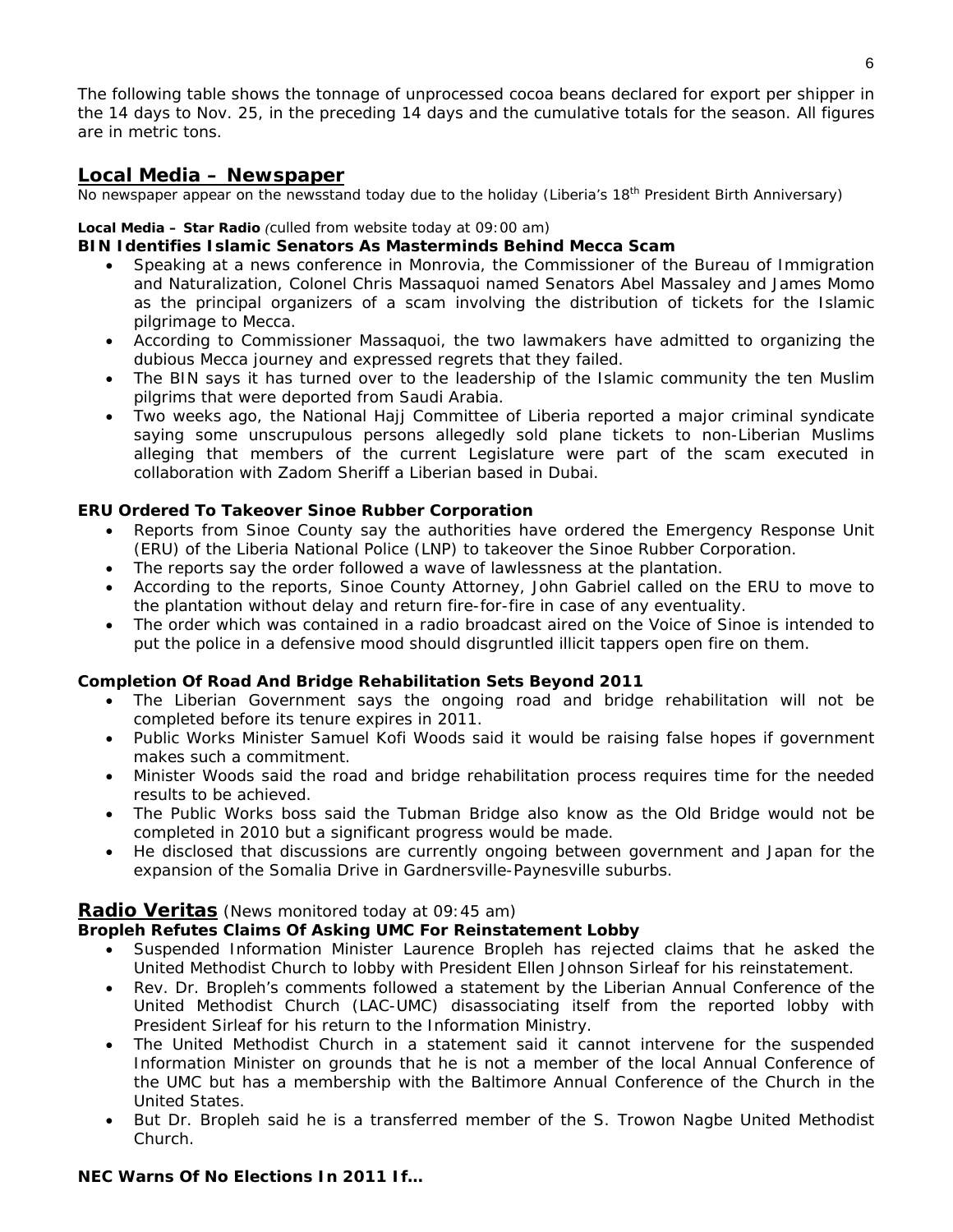- Authorities of the National Elections Commission (NEC) have again warned that there can be no elections in 2011 if the Population Threshold Bill is not passed into law by the National Legislature.
- NEC Chairman James Fromayan said time is running out for the preparation of the 2011 General and Presidential Elections citing the failure of the National Legislature to pass the threshold bill.
- The NEC Chairman said the Commission's concern was not an alarm but rather intended to alert citizens who might want to blame the NEC if the holding of the 2011 elections is stall because of the absence of the Threshold Bill.

### **Truth FM** *(News monitored today at 10:00 am)*

### **President Sirleaf Declares December 1 World AIDS Day**

- President Ellen Johnson Sirleaf has by proclamation declared Tuesday, December 1 World AIDS Day to be observed throughout the country as a working holiday.
- The Day will be observed under the theme, "Universal Access and Human Rights".
- A Foreign Ministry release said the observance of the Day is in recognition of the immense contribution of the United Nations to combat HIV/AIDS as well as the importance the Liberian Government attaches to the preventive, education and treatment of the disease in the interest of the Liberian people.

### **Montserrado Citizens Discuss TRC Final Report**

- A series of consultative meetings to discuss the Truth and Reconciliation Commission (TRC) Final Report has commenced in District Six of Montserrado County with opposing views from residents of the over 36 communities of the district.
- Some of the district residents called for the full implementation of the report as recommended by the Commission to serve as deterrence for future war planners and executors.
- Other members of the communities on the contrary want no action taken in the name of peace and reconciliation.
- They argued that implementing the TRC's Report is capital intensive and that money expected to be used for prosecution could be used to improve the living standards of impoverished Liberians.

### **Six Nigerian Medical Doctors Arrive To help Boost Liberia's Health Service**

- A team of six medical doctors out of nineteen from Nigeria has arrived in the country to take up assignment at various medical facilities across the country.
- Speaking at the arrival of the medical doctors, Nigerian Ambassador to Liberia Ebenezer Adigun reaffirms Abuja's support to Liberia's health and educational sectors.
- Ambassador Adigun said the presence of the Nigerian medical doctors would further boost the country's health system.
- The Liberian Government through Assistant Foreign Minister for Afro-Asian Affairs George Wisner said the arrival of the Nigerian medical doctors added value to the diplomatic relations between Nigeria and Liberia.
- The remaining medical doctors are expected to arrive shortly for assignment.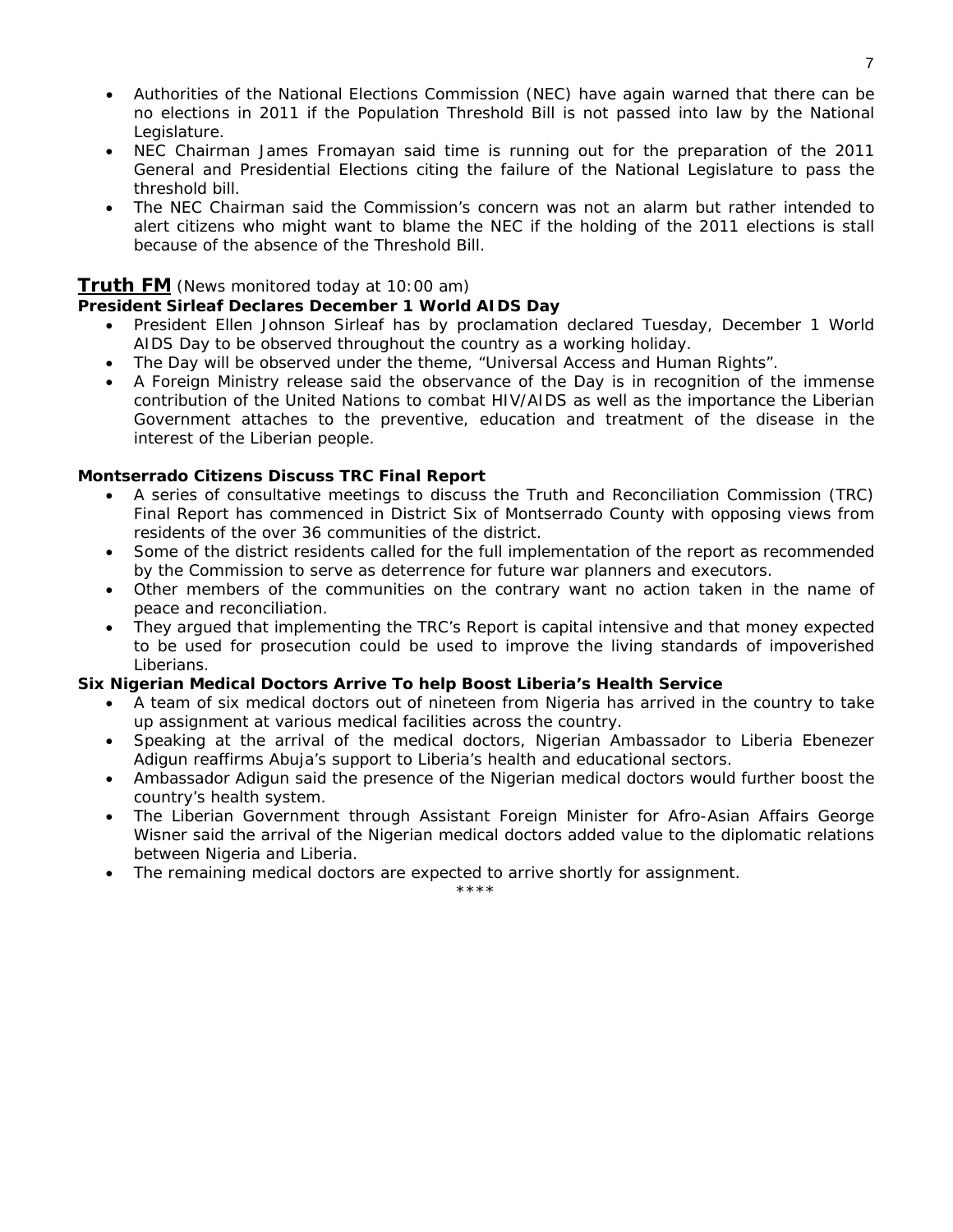# Star Radio (Liberia) Monday, 30 November 2009

Written by Julius Kanubah

Nimba County Senator Prince Johnson says he has obtained classified document in which TRC Commissioner John Steward confirmed being a rebel fighter.

According to Senator Johnson, Mr. Steward confessed to fighting for the infamous combat security group, the black beret.

According to him, the confession by Commissioner Steward was contained in his affidavit and verbal testimony before a US District Court in Minnesota.

Senator Johnson said the testimony was given in a case between former rebel leader George Boley and the Minnesota Advocates for Human Rights.

He said the testimony by Commissioner Steward was done on behalf of the Minnesota Advocates for Human Rights sued by Mr. Boley.

Senator Johnson said the June 18, 2009 confession by Commissioner Steward questions his neutrality and the credibility of the TRC final report.

When contacted, Commissioner Steward said he would not dignify the comments by Senator Johnson because he was never a rebel fighter.

Commissioner Steward, who did not confirm or deny providing an affidavit against former rebel leader Geroge Boley, said if he did, it was his right.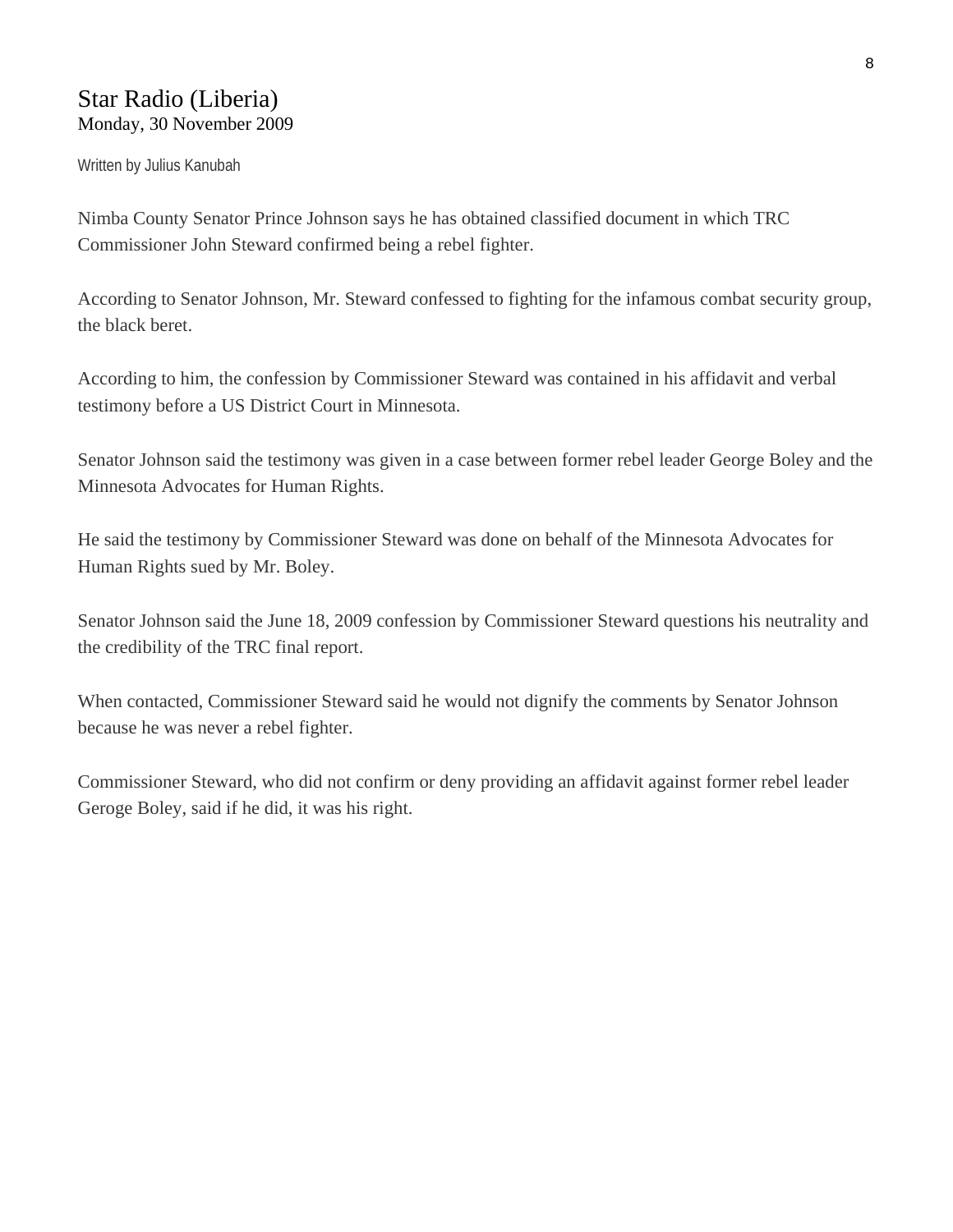# Cocorioko Tuesday, 1 December 2009

# **Stopping the Guinea crisis from destabilizing West Africa**

Written by Louise Arbour of the International Crisis Group Tuesday, 01 December 2009 03:49

Three West African states — Liberia, Sierra Leone and Cote d'Ivoire — have emerged from civil war to fragile stability in the past few years. But a civil war is brewing in Guinea that may destroy those achievements and produce a humanitarian disaster.

When the country's long-time dictator, Lansana Conte, died in 2008, it briefly looked like Guinea might transition relatively smoothly to elected government. That hope began to fade when Captain Moussa Dadis Camara, the leader of the military junta that had taken over, began to backtrack from the promise that he would not seek permanent power. It turned to nightmare on Sept. 28, when soldiers killed more than 150 demonstrators and raped scores of women.

There may be worse to come. In the month before that massacre, observers reported the recruitment of militias in Guinea's isolated forest region, where elements of the badly fractured military leadership were training fighters for possible bids to seize power.

Many of these fighters are ex-combatants from the Liberian civil war, when Guinean militias helped overthrow Charles Taylor's dictatorship. In its recruiting drive, the junta, some of whose members were deeply involved in that conflict, is reactivating the networks that fed West Africa's recent wars.

Two days after the massacre, officials from the regional organization, Ecowas, told the International Crisis Group that international action was urgently needed to remove the military from power and hold early elections. Their fear was not only of a war that could spread like wildfire but also of the consequences of another power grab.

Only months before, the president of Niger overthrew his country's Constitution and got away with it. Captain Camara and the Guinean military saw that and drew the conclusion that they could do likewise. If they now solidify their power, a half dozen leaders across Africa will be calculating their chances to do the same, Ecowas officials warned. We must not allow that to happen.

After the September massacre, Ecowas and the African Union began demanding that the military keep its promise to yield power to elected civilians and appointed President Blaise Compaoré of Burkina Faso to mediate the process.

The large majority of Guineans who insist they will not accept military rule have formed the Forces Vives, a coalition of political parties, unions and other elements of civil society. But Captain Camara and the junta will not go easily. Mr. Compaoré, a former soldier, coup leader and political godfather of Charles Taylor, is not the most reliable man to preach democracy and civilian rule.

An attempt to replace Captain Camara, who gives signs of mental instability, with another general, even temporarily, could fracture the military's unity and bring the militias out of their forest camps with guns blazing. The Forces Vives understandably will not accept a junta offer or a Compaoré proposal of a "national union" government the military would inevitably dominate.

What is needed quickly is broad international support for the good intentions of Ecowas and the African Union. The Compaoré mission should accept U.N. offers of mediation support and stick to the region's initial objective: managing the junta's withdrawal from power. The U.S., with a major investment in a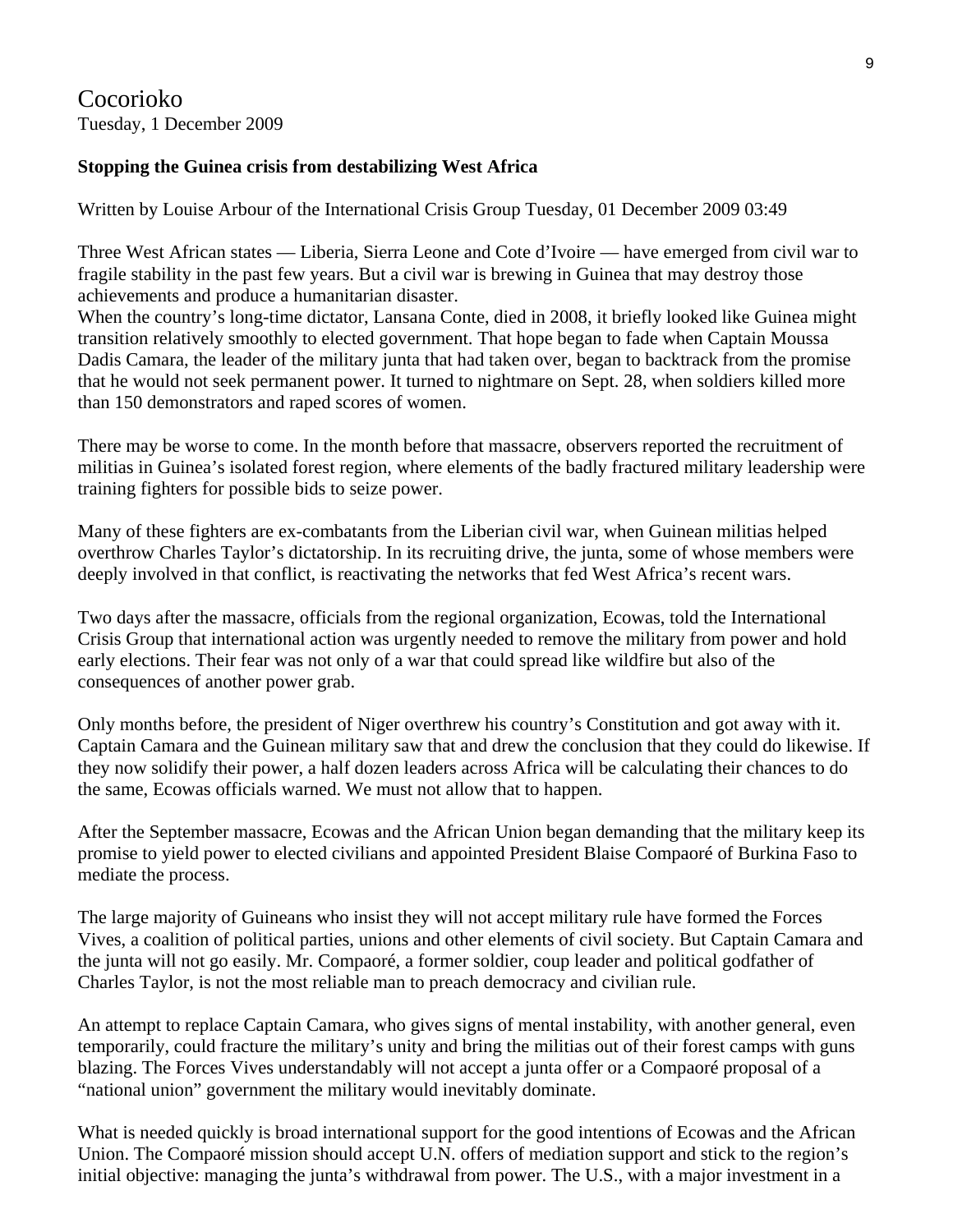stable Liberia, should supplement its diplomatic backing for that effort by delegating a senior military officer to speak general-to-general with the junta.

The junta has abused Russia's major bauxite investment to the point that Moscow recognizes the junta equals chaos, and is cooperating with the Africans. Immediately after the September massacre, the junta announced a \$7 billion Chinese investment. Details of the deal with the Hong Kong-based company remain murky, and there are clear signs Beijing is skeptical that its interests would be served by Captain Camara. In any case, it should make sure no Chinese company props up the junta.

The elements of an unusually unified international approach — a transitional administration for no more than six months to prepare civilian elections — thus exist. What is needed is high-level attention in the main capitals, both to keep the pressure on and to prepare an operational strategy.

That strategy needs to include incentives for the Guinean military to cooperate — incentives that involve legitimate roles under a civilian-led government. An early step should be to get an Ecowas political and military team on the ground in Guinea, to provide guarantees against another massacre and prepare the way for a group to safeguard elections. The alternative for quickly putting such a strategy in place is likely to be a new war from which all West Africa would suffer.

Louise Arbour is president of the International Crisis Group.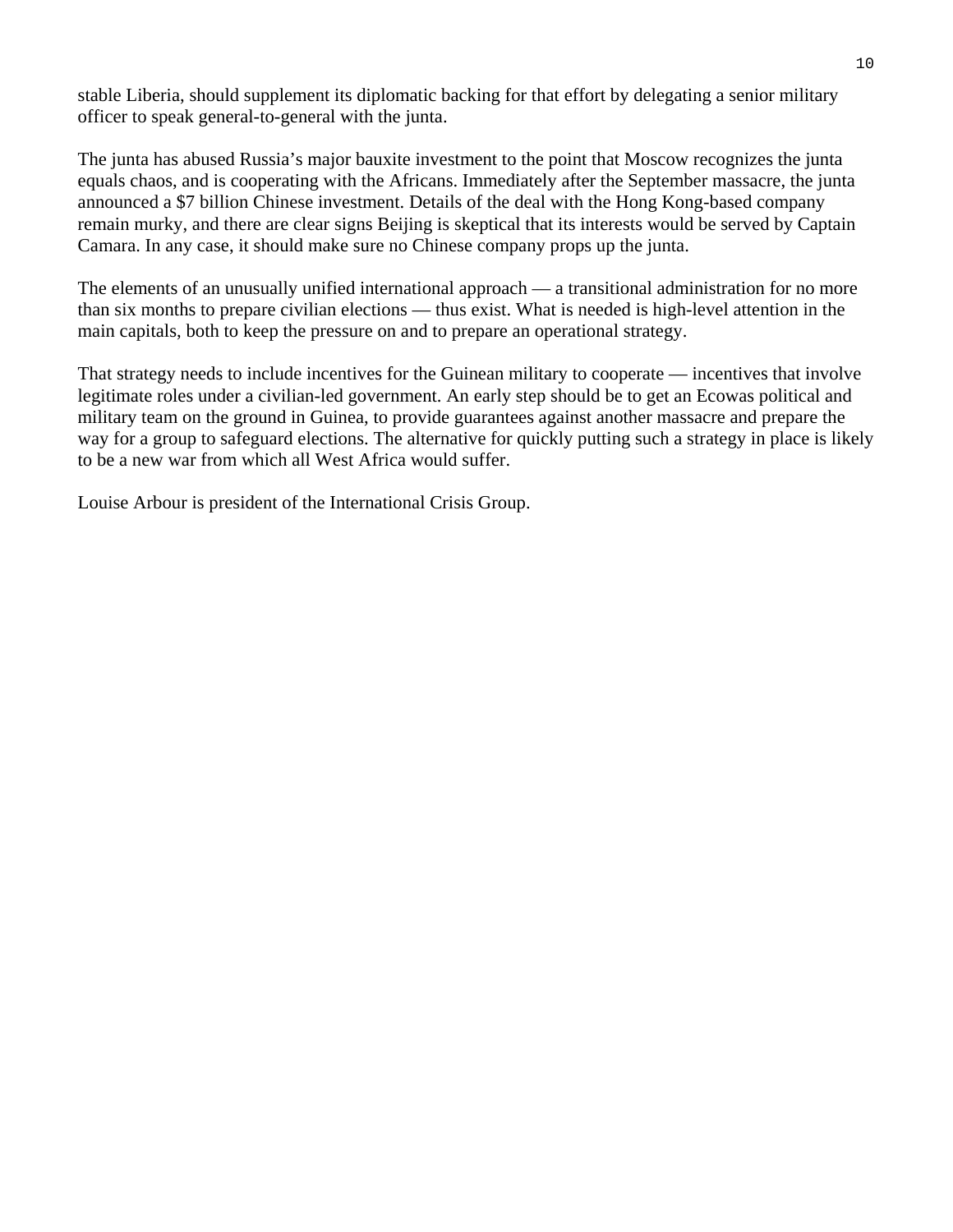# Radio Netherlands Worldwide Tuesday, 1 December 2009

### **Belgian court convicts Rwandan banker in genocide trial**



*Brussels, Belgium* 

A Belgian court found a Rwandan banker guilty of an indeterminate number of murders, attempted murders and rapes committed during the 1994 genocide in his country.

Ephrem Nkezabera (57), nicknamed "banker to the genocide," who is being treated for liver cancer, was not present in court as the guilty verdict was handed down or at any time during the trial.

His sentence, which could be life imprisonment, will be handed down on Tuesday, following the jury trial.

A request from the former director of the Commercial Bank of Rwanda for the trial to be postponed for health reasons was dismissed. His lawyers were also absent from court.

Reading out his list of crimes, the public prosecutor had stressed Friday that the accused "played a direct part in the genocide by distributing arms to the killers and giving them specific order to rape Tutsi women and then execute them". Accusations of genocide have been excluded because Belgian courts saying can not retroactively apply a law on genocide adopted in 1999 for acts committed five years earlier.

Nkezabera admitted, during pre-trial questioning, that he had financed and armed Hutu extremists involved in the genocide and bankrolled the extremist radio station Radio Télévision Libre des Mille Collines (RTLM).

He however denies raping women while their family members were killed, arguing that they were willing partners.

The trial is the fourth in Belgium linked to the genocide in Rwanda, in which the United Nations says around 800 000 people were killed, most of them from the Tutsi ethnic minority.

The Assize Court of Brussels has already condemned to heavy sentences two nuns, a university teacher and a businessman in 2001, two traders in 2005 and a former major in July 2007.

Ephrem Nkezabera, who was in hiding in Brussels, was arrested in June 2004, at the request of the International Criminal Tribunal for Rwanda (ICTR).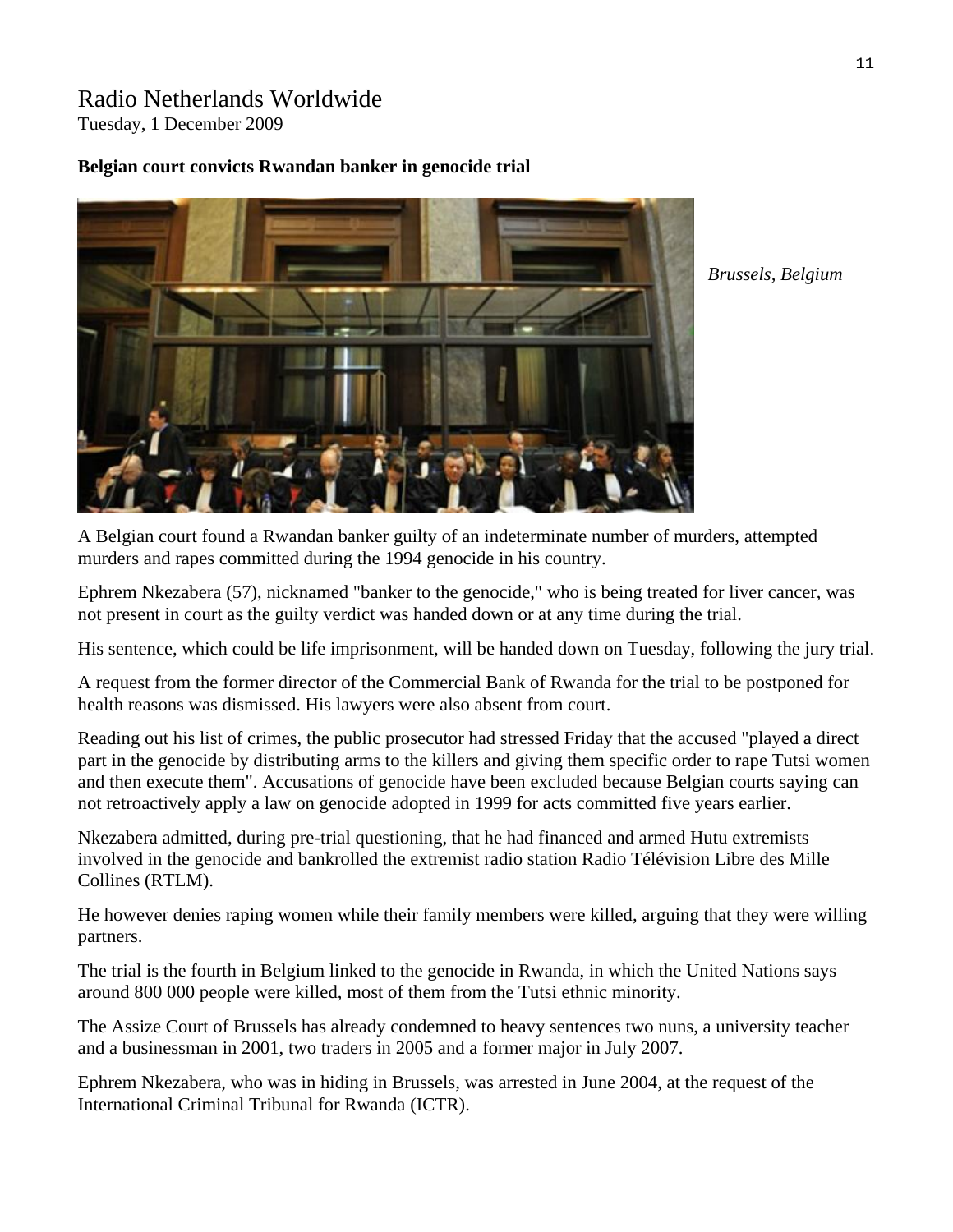# BBC Online Monday, 30 November 2009

# **Rwanda and France restore diplomatic relations**

Rwanda and France have restored diplomatic relations three years after they were broken in a row over responsibility for the 1994 genocide**.**

Both governments said they had agreed to appoint ambassadors at the end of long negotiations.

The two nations fell out after a French judge said President Paul Kagame helped spark the genocide, and Rwanda accused France of arming the Hutu militias.



*Some 800,000 people were killed in Rwanda's genocide in 1994* 

On Sunday Rwanda was also admitted to the Commonwealth.

BBC East Africa correspondent Will Ross says Rwanda seems to be in demand - not only with France and English-speaking nations but also with China.

It is strategically placed next to the mineral rich Democratic Republic of Congo and also has one of the best armies on the continent - a key asset considering it is located in a much troubled region, our correspondent says.

## **Hutus in France**

Rwanda's Foreign Minister Rose Museminali told the BBC's Focus on Africa that Paris and Kigali would look at all the issues which had caused problems between the two governments.

"We have been working with the government of France to normalise our relations, that is what has culminated today," she said.

She added that France should now make an effort to arrest any suspected Hutu militia leaders living in France.

Relations between Paris and Kigali had been poor for several years but were severed in 2006 after a French judge accused Mr Kagame and several senior officials of being behind the 1994 murder of Rwanda's Hutu President Juvenal Habyaremana.

The shooting down of his plane triggered the 1994 genocide where some 800,000 Tutsis and moderate Hutus were slaughtered in just 100 days.

The Tutsi-led government of Mr Kagame had already accused France of backing and arming the Hutu government.

The warming of ties with France comes on the same weekend that saw Rwanda join the Commonwealth. Rwanda, a former colony of Germany and Belgium, is just the second country to be admitted without a British colonial past or constitutional link to Britain.

Mozambique is the only other Commonwealth member without historic UK ties.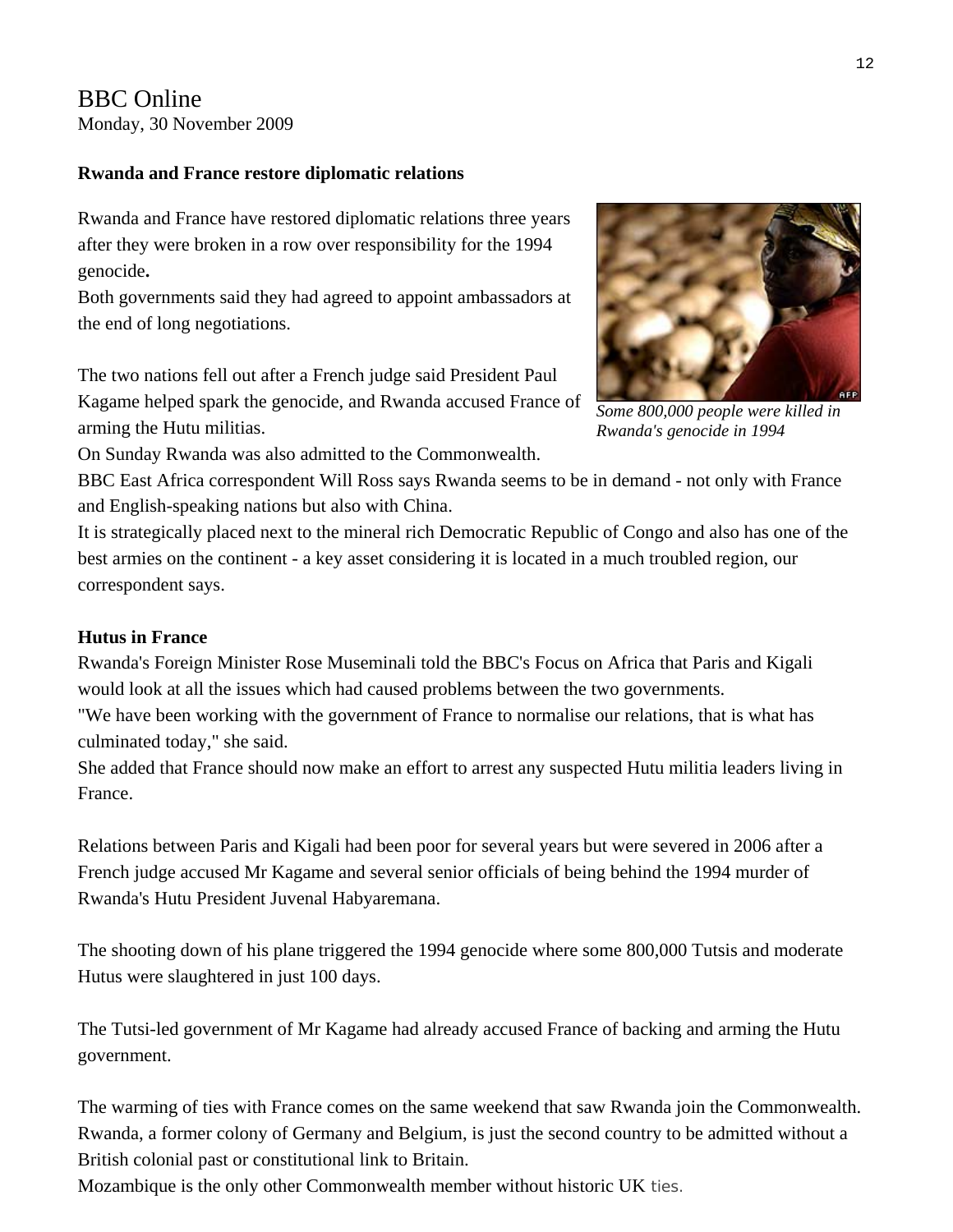# BBC Online

Monday, 30 November 2009

### **John Demjanjuk Nazi crimes trial starts in Munich**

John Demjanjuk, accused of helping to murder nearly 28,000 Jews at a Nazi death camp, has gone on trial in the German city of Munich.

Mr Demjanjuk, who is 89 and was deported from the US in May, entered the courtroom in a wheelchair. His eyes were closed but he seemed conscious.

He denies being a camp guard at Sobibor, in Nazi-occupied Poland.

The trial is expected to last until May and, if found guilty, Mr Demjanjuk could be sentenced to 15 years in jail.

The trial's first session was delayed for over an hour, as large numbers of people tried to gain access.

### **'Hollywood, not Sobibor'**

Organisers were overwhelmed by the crowds of people trying to get in, including journalists and relatives of Holocaust survivors.

Thomas Blatt, a Sobibor survivor, told journalists on his way into court that he was not looking for revenge.

"I'm here to tell the way it was years ago, I don't know Demjanjuk in person," he said.

The accused arrived in an ambulance, which witnesses say struggled to get past the crowds at the entrance. Ukraine-born Mr Demjanjuk was wheeled into the courtroom, in a reclined position and looking pale.

But a doctor who examined him two hours before the trial said his vital signs were stable, the Associated Press news agency said. Efraim Zuroff, director of the Nazi-hunting Simon Wiesenthal Center's Israel Office, said: "Demjanjuk put on a great act. He should have gone to Hollywood, not Sobibor."

### **'Moral double standard'**

Defence lawyers say he will not speak at all during the trial, and will neither confirm nor deny that he was at Sobibor.



After a delay of 70 minutes John Demjanjuk entered the court in a wheelchair, wearing glasses and a dark blue baseball cap, and covered in a blanket. He mumbled at first , but then settled down to listen to a Ukrainian interpreter - his eyes apparently shut.

His lawyer immediately went on the offensive - accusing German judges of double standards. "How can John Demjanjuk, a Ukrainian prisoner of war, be found guilty," he asked, "when several German SS officers, who served in the death camps,

# **DEMJANJUK - PROSECUTION** Facing Thomas Blatt, an 82-year-**CHALLENGES**

89 years old, health failing Described by prosecution as lowranking guard No death camp survivors to testify against him personally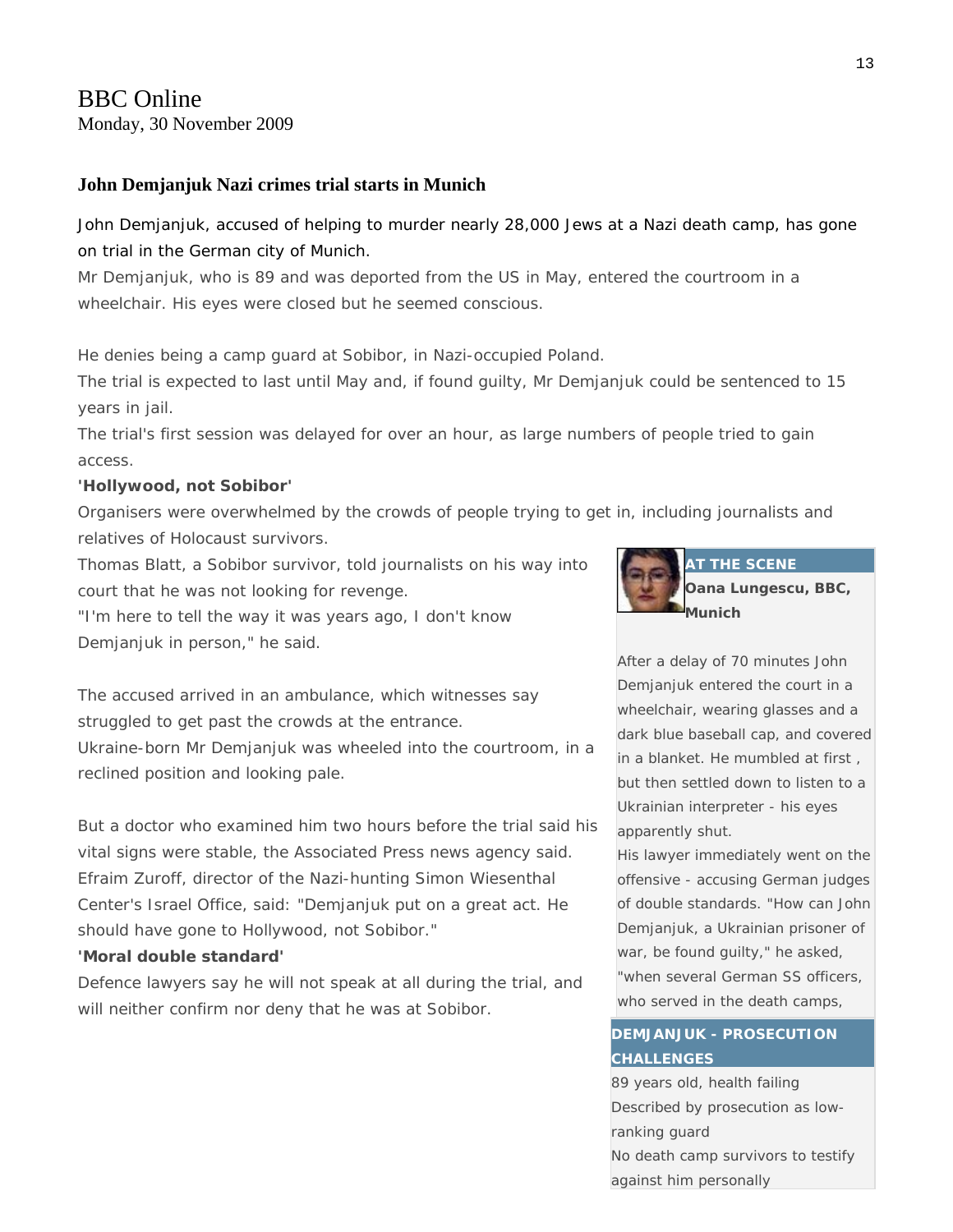Defence lawyer Ulrich Busch said the case should never have gone to trial, citing cases in which Germans assigned to Sobibor had been acquitted.

"How can you say that those who gave the orders were

innocent... and the one who received the orders is guilty?" Mr

Busch told the court. "There is a moral and legal double standard being applied today."

John Demjanjuk, a retired car worker in the US state of Ohio, stands accused of having helped the Nazi death factory to function.

Prosecutors say that, as a camp guard at Sobibor, he pushed thousands of Jewish men, women and children to their death in the gas chambers.

#### **'Hell on earth'**

Mr Demjanjuk was captured by the Nazis while fighting in the Soviet army. He denies even being at Sobibor.

But prosecutors say statements from a now-dead Ukrainian place Mr Demjanjuk at that death camp.

The statements - which the defence says are inconsistent - say Mr Demjanjuk "participated in the mass killing of Jews". Over 60 years after the end of World War II, this may be Germany's last big war crimes trial.

But the BBC's Oana Lungescu in Munich says that, as the first to focus on a low-ranking foreigner rather than a senior Nazi commander, it breaks new legal ground.

As Mr Demjanjuk is in poor health, doctors have asked that hearings should be limited to two 90-minute sessions per day. There are no living witnesses in this case, but over 30 people listed as joint plaintiffs are expected to testify about what happened at Sobibor, described by investigators as hell on earth. Two are camp survivors, others lost relatives or their entire families among the 250,000 people murdered there.

This is the second time John Demjanjuk has appeared in court. Two decades ago, he was sentenced to death in Israel, convicted of being Ivan the Terrible, a notoriously sadistic guard at the Treblinka death camp.

But that ruling was overturned after new evidence showed that another Ukrainian was probably responsible.

Prosecutors relying heavily on about 30 joint plaintiffs and circumstantial evidence

[Profile: John Demjanjuk](http://news.bbc.co.uk/2/hi/americas/7998947.stm)  [Escaping death camp life of 'hell'](http://news.bbc.co.uk/2/hi/europe/8381413.stm)  [John Demjanjuk in pictures](http://news.bbc.co.uk/2/hi/europe/8386146.stm) 

npulleur **INGHL** where is cur Narbe auf dem DeugsHWK  $\Delta P$ 1952: Gains entry into the US,

**DEMJANJUK CASE TIMELINE** 

 $\sim$  1

Pocu

GROUPSLEE

unne

claiming he spent most of war as German POW

1977: First charged with war crimes, accused of being "Ivan the Terrible" 1981: Stripped of US citizenship 1986: Extradited to Israel 1993: Israeli Supreme Court overturns conviction, ruling that he is not Ivan the Terrible 2002: Loses US citizenship after a judge said there was proof he worked at Nazi camps 2005: A judge rules in favour of deportation to his native Ukraine 2009: Germany issues arrest warrant; deported by US and charged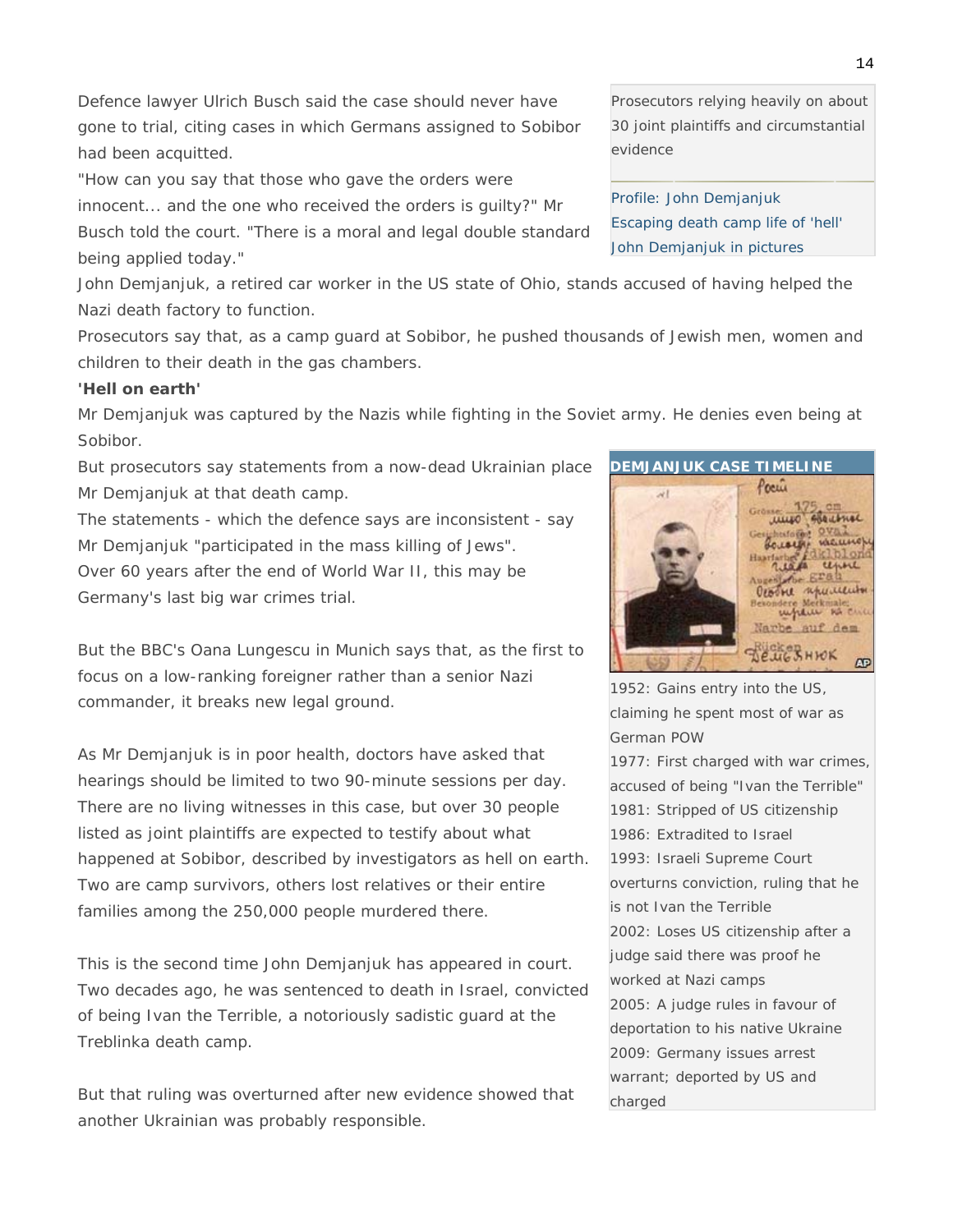# Examiner.Com Monday, 30 November 2009

# **International Criminal Court aims at U.S.?**



*A.P. photo/ Khalil Senosi -- Prosecutor Ocampo of ICC in Kenya* 

Pres. Bush rejected subordinating the U.S. to International Criminal Court (ICC). He wanted to avoid its possibly treating the U.S. unfairly. Sec. of State Clinton regrets not joining it.

 Chief ICC prosecutor, Luis Moreno Ocampo already claims some jurisdiction, because U.S. troops fought in Afghanistan, which did ratify the Rome Statute that founded the ICC. He is investigating NATO and U.S. conduct there, but is coy about saying so, falling back on generalizations that could include them.

At first, he confirmed what the ICC website explains, that the ICC was established to "end impunity for the perpetrators of the most serous crimes of concern to the international community." Any war crimes by NATO and the U.S. would pale by comparison with the mass-murders in Sudan and Congo. If the ICC diverts scarce resources to minor problems, it may let major crimes elude justice.

Mr. Ocampo, however, believes in investigating the worse crimes in each arena. He does not want Muslim states to claim he has a double standard. In other words, he is expanding ICC effort beyond its purpose and because of invalid criticism. He boasted that NATO trainers advise troops that if they transgress, they are subject to arrest and trial by ICC (Daniel Schwammenthal, Wall St. J., 11/27, Op.- Ed.).

Mr. Schwammenthal objects to U.S. troops falling under foreign jurisdiction. He does not state why. He does not attribute his objection to wanting to rely upon the U.S. constitution. He does not assert that the U.S. has high judicial standards, though it has taken time for the U.S. to adopt them to the new kind of warfare undertaken by international jihad. He does acknowledge that so far, Mr. Ocampo has done exemplary work. He does not attribute his objection to foreign public opinion turning increasingly and non-objectively against the U.S.. He does not deny objecting to U.S. being held to account.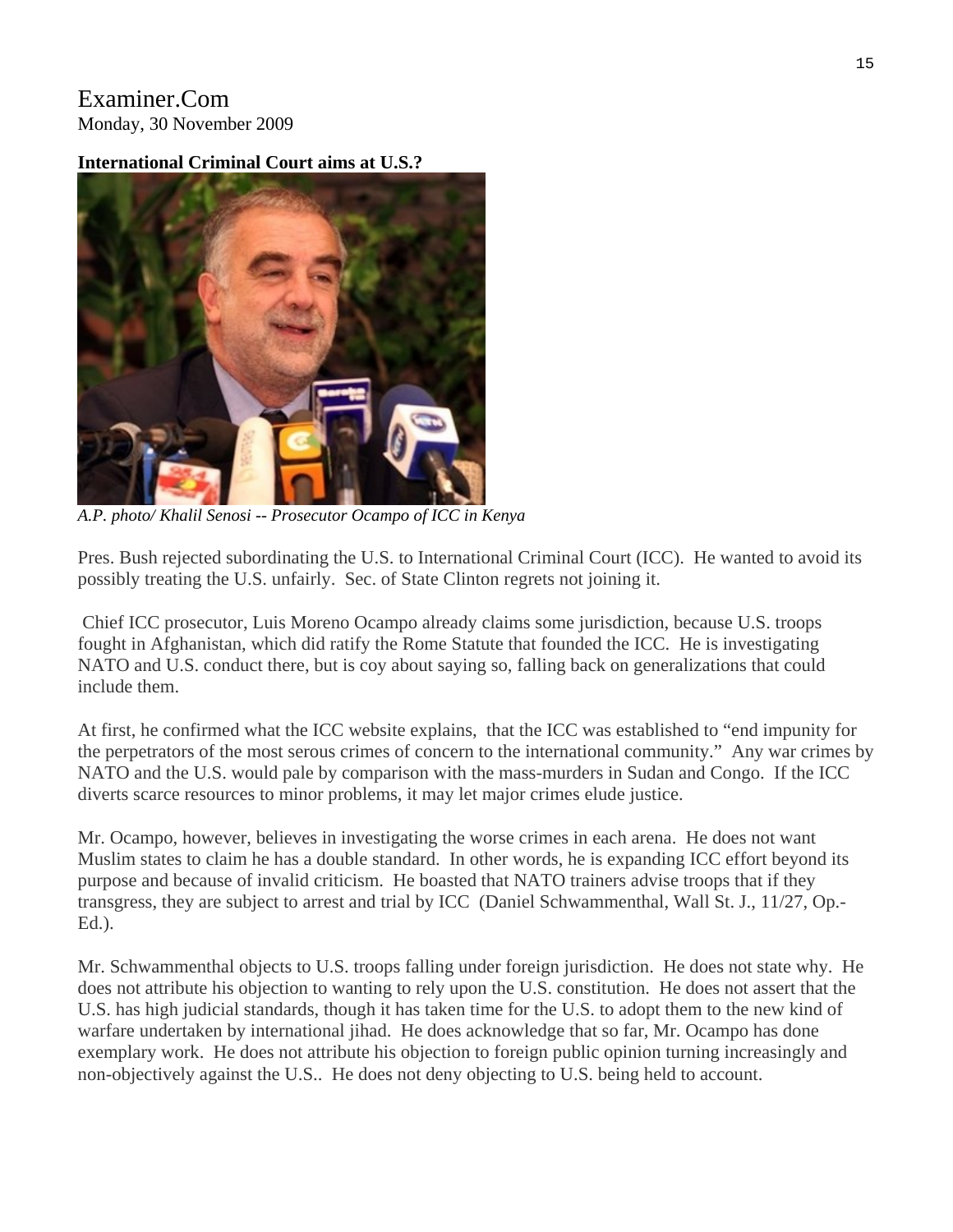# Agence France Presse Tuesday, 1 December 2009

# **Khmer Rouge lawyers demand probe into govt 'meddling'**



### *Phnom Penh, Cambodia*

Lawyers for a former Khmer Rouge leader demanded that investigators at Cambodia's war crimes court question premier Hun Sen and government officials over alleged interference.

The defence for former Khmer

Rouge ideologue Nuon Chea cited a September statement by Hun Sen - who himself defected from the communist regime in 1977 - that witnesses do not have to testify to the Extraordinary Chambers in the Courts of Cambodia (ECCC).

"If Hun Sen has indeed told witnesses that they do not have to cooperate, then he has committed a criminal offence and is seriously affecting the judicial investigation," defence lawyer Michiel Pestman said.

A copy of the request also cited a government spokesman's remark in October that six senior government and legislative officials summoned by the court should not testify.

"(Hun Sen's) conduct is affecting the fair trial of our client because some of these were witnesses we asked for," Pestman said.

"Ultimately it could undermine the whole legitimacy of the court," he added.

The process has often been hit by allegations that Hun Sen's administration has attempted to interfere in the tribunal to protect former regime members who are now in government.

The troubled tribunal, which has also been hit by accusations local staff were forced to pay kickbacks for their jobs, was created in 2006 to try leading members of the regime on charges of war crimes and crimes against humanity.

As the court has sought to investigate other suspects, Hun Sen has made fiery speeches warning further prosecutions could plunge Cambodia back into civil war.

The court plans to try Nuon Chea, former Khmer Rouge head of state Khieu Samphan, foreign minister Ieng Sary and his wife, minister of social affairs Ieng Thirith sometime in 2011.

The court's first trial, of former Khmer Rouge prison chief Kaing Guek Eav, alias Duch, completed its final arguments last week.

(AFP)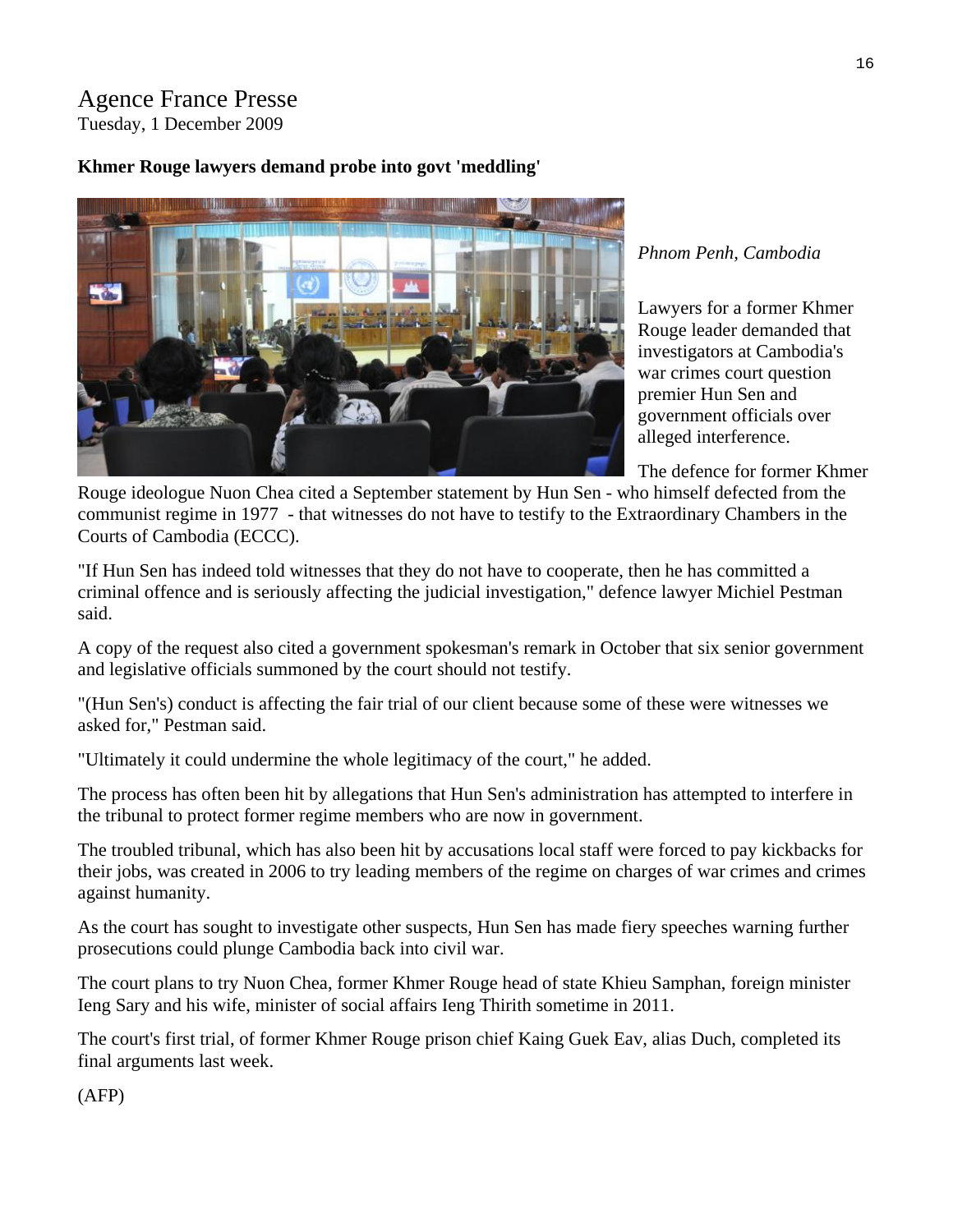# Time Monday, 30 November 2009

### **The Khmer Rouge Tribunal: Cambodia's Healing Process**

### By [CHRISTOPHER SHAY / HONG KONG](javascript:void(0))



A memorial at the Choeung Ek mass-grave site in Cambodia is composed of victims' skulls. A flag is reflected in the glass panel Sarah Caron / Polaris

When the Khmer Rouge emptied the Cambodian capital Phnom Penh of human inhabitants in 1975, one of Pol Pot's soldiers murdered 4-year-old Theary Seng's father. Later, Theary Seng, her mother and siblings ended up in a prison in southeast Cambodia. One day, Theary Seng awoke to an empty cell — the prison population had been massacred overnight. In a rare act of mercy, the Khmer Rouge soldiers allowed the handful of children to survive. Theary Seng eventually escaped to a Thai refugee camp and then to the U.S. Her story is by no means unique in Cambodia. In just this one prison in Svay Rieng province, between 20,000 and 30,000 people were executed, and during the Pol Pot era, about 1.7 million Cambodians died — more than 20% of the country's population.

Still traumatized by those years and subsequent decades of political instability, many Cambodians had hoped that the U.N.-backed Khmer Rouge tribunal, a hybrid Cambodian–international court, would help push the country toward reconciliation. In November 2007, Theary Seng, now a human-rights lawyer in Phnom Penh, applied to become the first civil party at the Khmer Rouge tribunal — whereby she and other Khmer Rouge victims are participating in the criminal proceedings with their own set of lawyers. On Friday, the Extraordinary Chambers in the Courts of Cambodia (ECCC) — the official name of the tribunal — finished hearing its first case. Prosecutors sought a 40-year jail sentence for Kaing Guek Eav, known as Duch, (pronounced Doik) who ran the notorious S-21 prison, a Phnom Penh high school transformed into an interrogation center where Duch is accused of overseeing the grisly deaths of approximately 15,000 people. Over the last six months of hearings, the court heard accounts of interrogators who ripped off toenails, suffocated prisoners with plastic bags, forced people to eat feces, electrocuted prisoners and drained blood to extract confessions. During the trial, Duch, 67, said that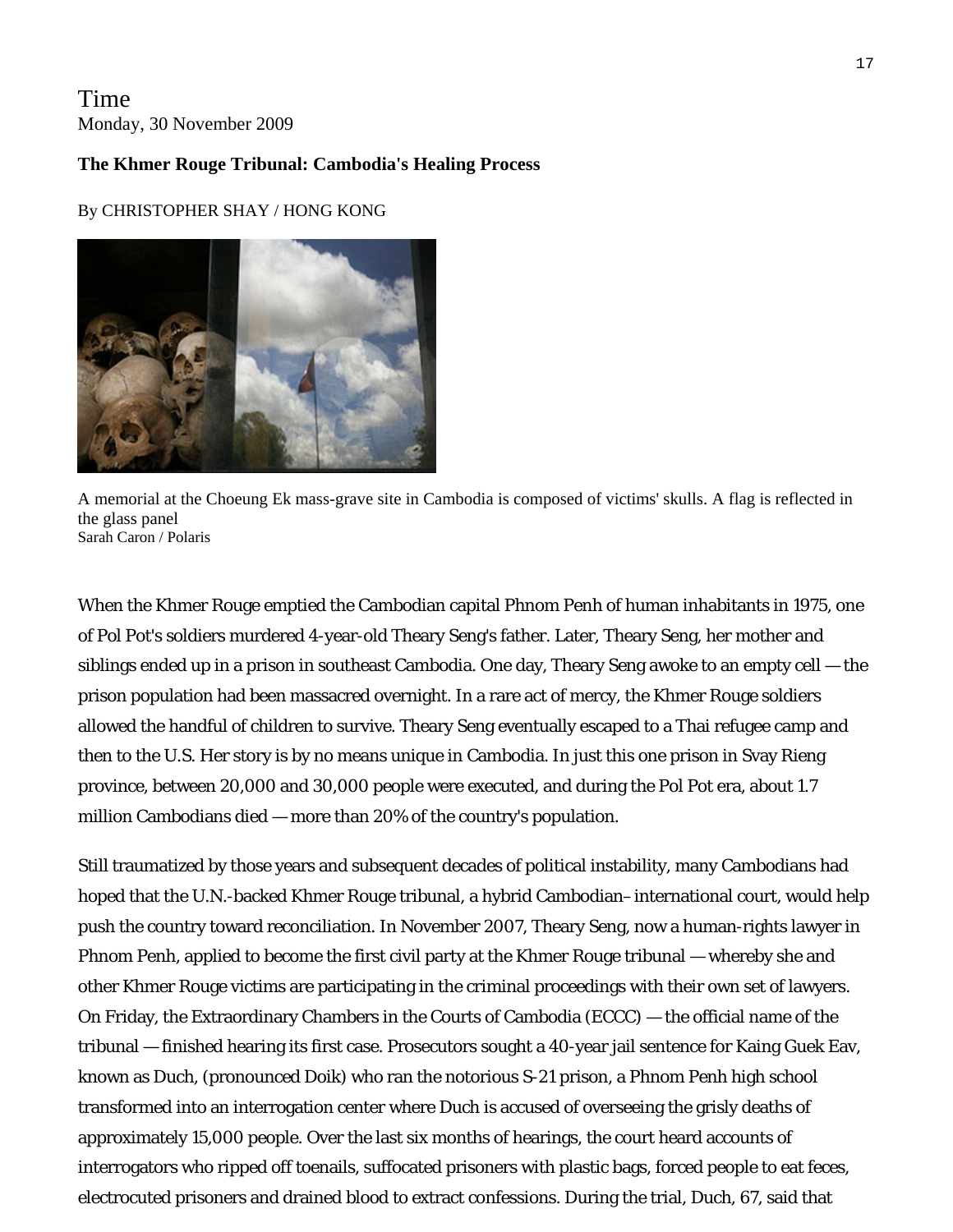Cambodians should hold him to the "highest level of punishment." But he also begged for forgiveness, saying he was only "a cog in a running machine." Duch's defense team painted the former math instructor as a mid-level bureaucrat who didn't personally torture anyone and was only following orders, and on Friday. Duch pleaded for the tribunal to release him.

Such has been the topsy-turvy nature of the tribunal. Indeed, just getting to the end of the first case was an ordeal. There have been allegations of a kickback scheme where Cambodian employees at the tribunal are forced to pay back a part of their salaries to the government officials who gave them their jobs. On two different occasions, only last-minute donations from Japan allowed the Cambodian side of the court to pay its staff. Then, in a fiasco dubbed Waterlilygate, one of the international lawyers said documents found in a moat filled with lilies had been stolen from his office. And last week the New York–based Open Society Justice Initiative, an international law monitor, accused the Cambodian government of meddling with the tribunal, claiming "political interference at the ECCC poses a serious challenge to both the credibility of the court and its ability to meet international fair trial standards."

Despite these issues, Theary Seng says the tribunal has ultimately helped the healing process by encouraging people to talk openly about the Khmer Rouge era. She says that though most Cambodians assume there is some degree of corruption at the tribunal, "we are not to the point where it should shut down." She says that the Khmer Rouge tribunal is more than a court of law — "it's also a court of public opinion."

 About 28,000 people attended Duch's trial at the ECCC on the outskirts of Phnom Penh, and millions more Cambodians followed the tribunal on television and the radio. With about 70% of the Cambodia's 14 million people born after the Khmer Rouge regime, the trial enabled an entire generation to learn about their country's terrible past. Youk Chhang, the director of the Documentation Center of Cambodia, says that the fact that the tribunal was held in Cambodia was key to sparking interest in the trial and knowledge about the period. In January, the University of California at Berkeley's Human Rights Center released a report saying that 85% of Cambodians had little or no knowledge of the trial. Now, with the distribution of a new textbook on the Khmer Rouge coinciding with the trial, Youk Chhang says "the whole country is aware."

The tribunal has also helped Cambodians in unexpected ways. A counselor sits next to every survivor who testifies — at one point during the Duch trial, a judge even ordered a witness to see a psychiatrist, according to Sotheara Chhim, a Cambodian psychiatrist and director of the Transcultural Psychosocial Organization (TPO). An estimated 14% of the population suffers from post-traumatic stress disorder, and Sotheara Chhim says the number of people who suffer from depression or anxiety is likely much higher than that. Though information about mental health is still limited in rural Cambodia, "the trial brought out a lot," Sotheara says.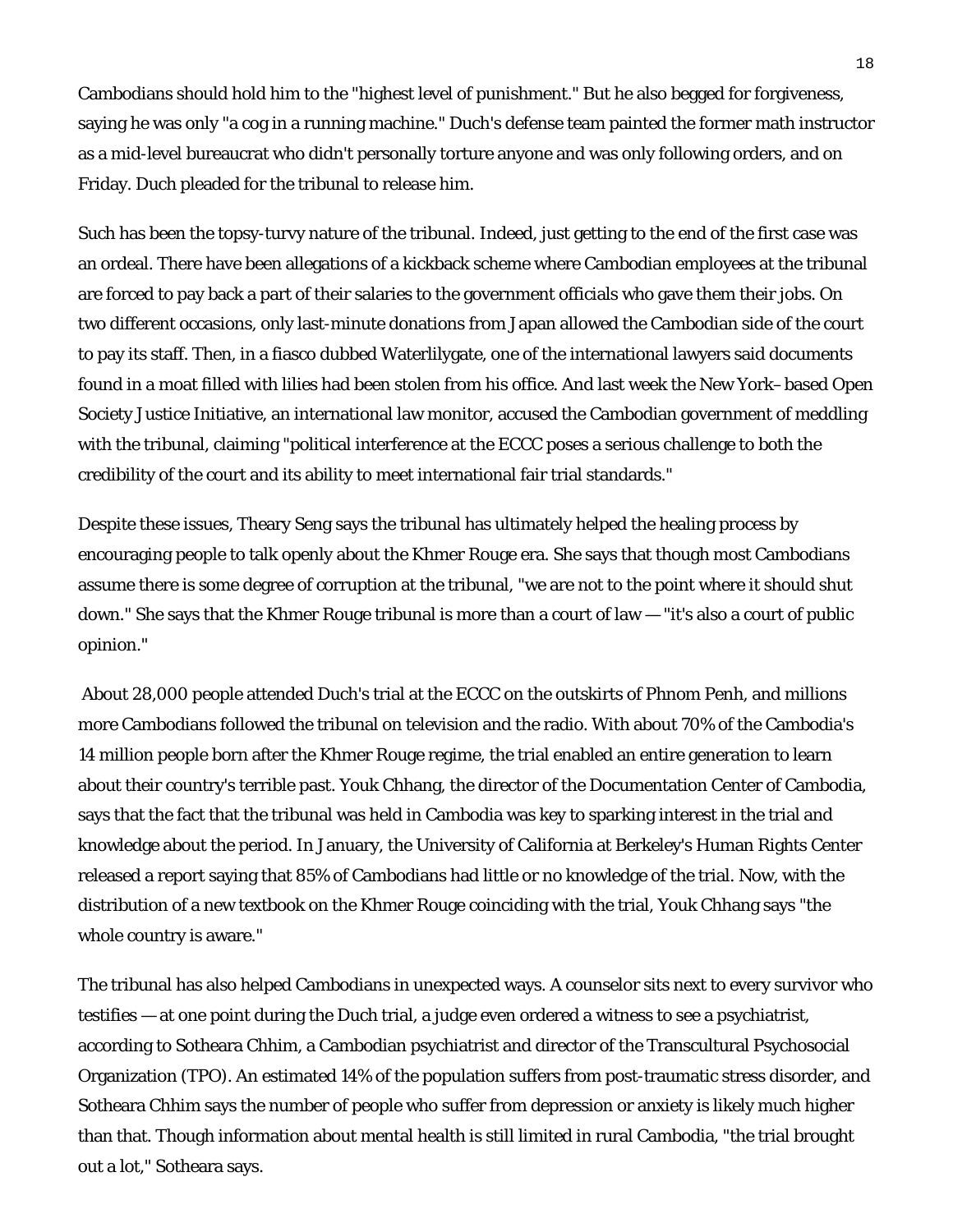Now comes the waiting. A verdict for Duch isn't expected until March. For Theary Seng, the Duch case "is sort of a test trial" for the more important Case Two when four high-ranking Khmer Rouge leaders will be in the dock: Nuon Chea, 83, who was second in command to Pol Pot; former head of state Khieu Samphan, 78; former Foreign Affairs Minister Ieng Sary, 84; and Ieng Thirith, 77, the former Social Affairs Minister. They are expected to face the tribunal in 2011 in a case that could last years. Case Two, says Theary Seng, will make Duch's case look like "a cakewalk." Unlike Duch, the four defendants held high-level positions in the Khmer Rouge, have denied complicity in war crimes and refused to apologize. Time is also running out. With the youngest defendant aged 77, some or all of the defendants may not live long enough to face the tribunal.

If the past year is any indication, the tribunal will face many more hurdles, but Theary Seng says it has benefited Cambodia. The trial, she argues, has generated much needed discussions about history as well as mercy across the country. Says Theary Seng: "The Khmer Rouge tribunal has triggered a process of forgiveness." And perhaps a process leading finally to closure.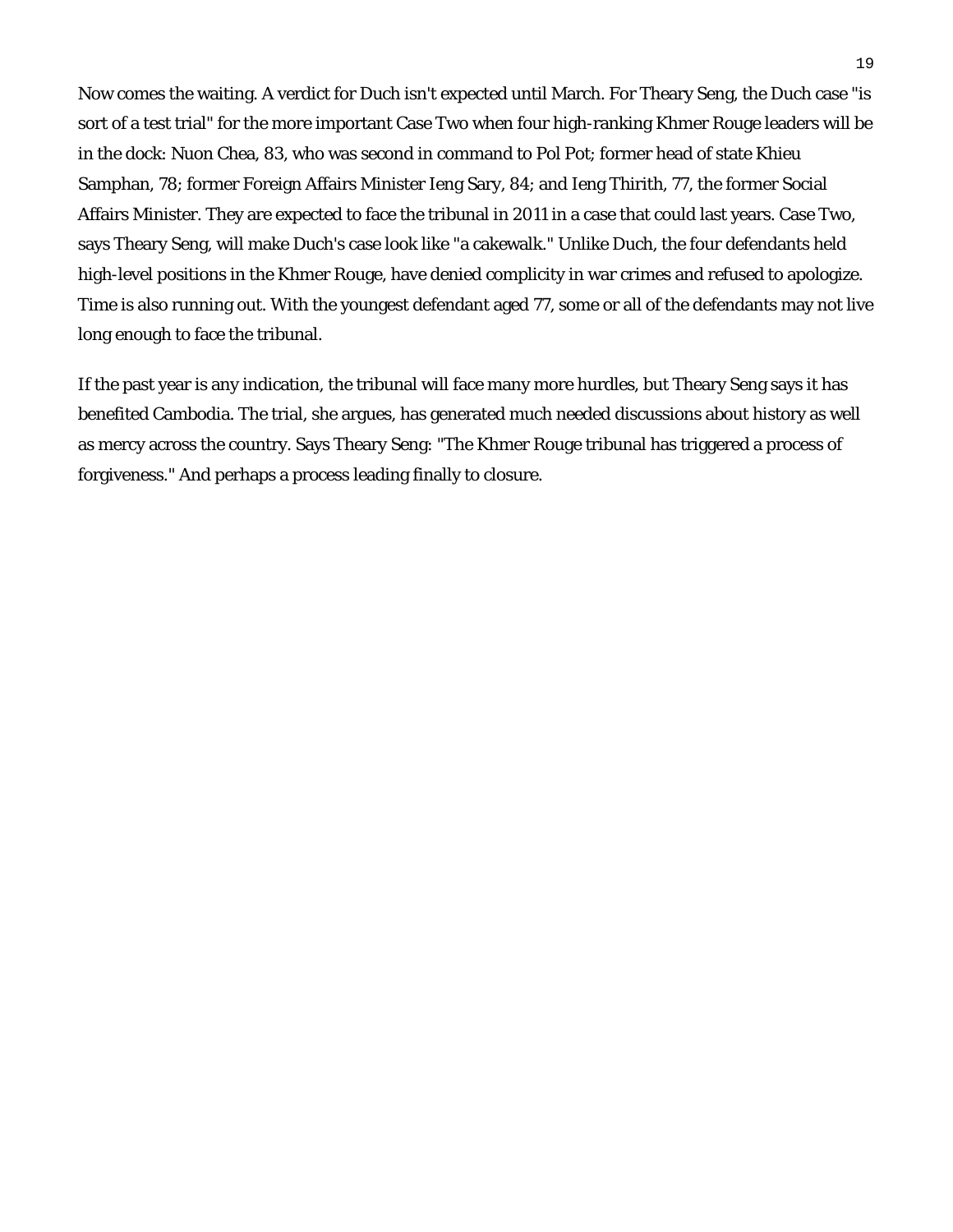# Radio Australian News Tuesday, 1 December 2009

# **Cambodia's Khmer Rogue trial declines to investigate judges**



Cambodia's war crimes tribunal has dismissed a request to investigate two of its foreign judges, including Australian Rowan Downing, for bias.

The panel of five judges at the joint UN-Cambodian tribunal was forced to investigate an allegation of bias m ade by Cambodian Prime Minister Hun Sen in Septem ber.

H un Sen said he knew that some foreign judges and

prosecutors were taking instruction from their governments.

U nder the rules of the court, if the claims were true, such action could be grounds for their dismissal.

F ollowing Hun Sen's comments, lawyers for former Khmer Rouge foreign minister Ieng Sary filed the request last month to investigate Australia's Rowan Downing and the Netherlands' Katinka Lahuis.

In their decision released Tuesday the judges unanimously ruled that the request to investigate their colleagues was inadmissible and unfounded.

T he ruling came days after the conclusion of the trial of the first defendant, Comrade Duch, with the prosecution asking he be sentenced to 40 years jail.

T he verdict in the case of Duch, who ran the Khmer Rouge's main prison called S-21, will be announced early next year.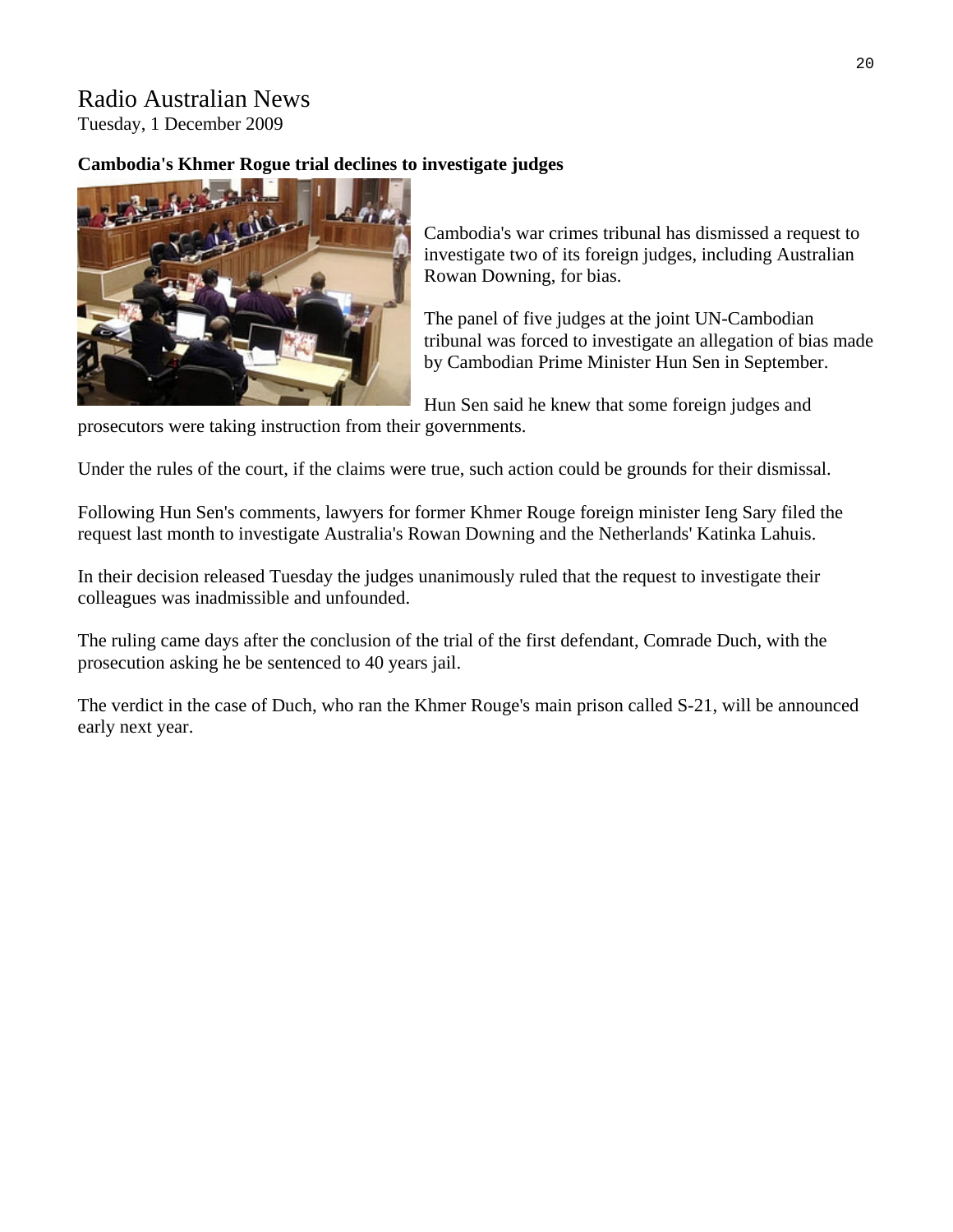# Agence France Presse Sunday, 29 November 2009

## **Court in The Hague to rule on Bemba's release**

THE HAGUE — The International Criminal Court will rule next week whether or not DR Congo ex-vice president Jean-Pierre Bemba should be released ahead of the start of his war crimes trial, it said on Friday.

Judges will hand down judgment Wednesday in an appeal by the prosecution against the court's decision to free Bemba, it said in a statement.

The court in August granted Bemba a conditional release ahead of the start of his trial, but said he had to stay in his holding cell in The Hague while a country is sought that is willing to host him.

No states have volunteered as yet.

The prosecution immediately lodged an appeal on the grounds that Bemba was a flight risk and may harm witnesses in his trial, for which a starting date of April 27 has since been set.

The 47-year-old stands accused of three charges of war crimes and two of crimes against humanity allegedly committed in the Central African Republic (CAR) from October 2002 to March 2003.

He will stand trial for acts of murder, rape and pillaging allegedly committed by members of his Congolese Liberation Movement (MLC) while helping troops of then CAR president Ange-Felix Patasse resist a coup bid.

His trial will be the ICC's third since it started operating in The Hague in July 2002.

A business tycoon who left DR Congo in 2007 after losing presidential elections held during a political transition in the wake of a 1998-2003 civil war, Bemba was arrested on an ICC warrant in Brussels in May 2008.

He had briefly led the opposition, but was forced into exile when government forces tried to disarm his private militia in clashes that killed 300 in March 2007.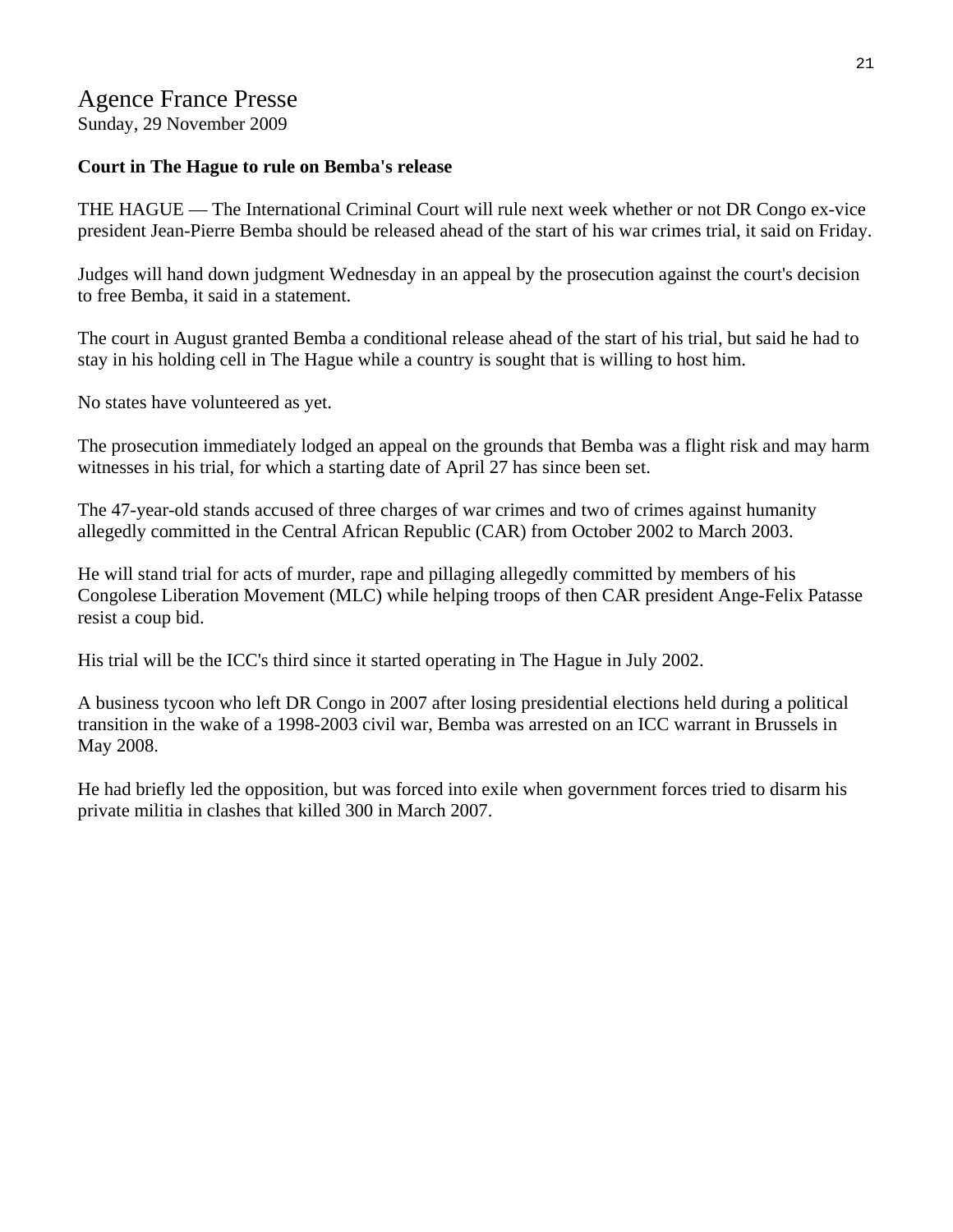## Institute for War and Peace Reporting Wednesday, 18 November 2009

### **Calls for LRA to Face Congo Charges**

Campaigners want ICC to indict Ugandan rebels for crimes they are alleged to have committed in DRC.

By Melanie Gouby in the Hague and Gabriel Shabani in Kinshasa

Human rights activists are calling on the International Criminal Court, ICC, to charge the Lord's Resistance Army, LRA, leaders with a series of brutal crimes they are accused of perpetrating in the Democratic Republic of Congo, DRC.

LRA leader Joseph Kony and two others are wanted by the ICC for war crimes in northern Uganda. However, the LRA moved into the DRC in 2005 and since 2008 has staged raids across the northeast – reportedly raping, abducting and burning villages in retaliation for attacks by the Ugandan army. They are also alleged to have committed crimes against civilians in the Central African Republic, CAR, and Sudan.

One of the most recent attacks took place on September 25 in Digba, DRC, where 22 people were killed with machetes and knives in a raid carried out by over 40 members of the LRA, according to the Agence France Presse.

A leading Congolese human rights activist says the crimes committed in DRC should be added to the indictment against the LRA. Kony, Vincent Otti, Raska Lukwiya, Okot Odiambo and Dominic Ongwen were charged with crimes against humanity five years ago. Lukwiya and Otti have since been killed.

"The crimes committed by Kony's troops in the DRC correspond to the description of international crimes punishable by the ICC. Therefore they must not be left aside. Kony and the other leaders have not been arrested yet and the case has not moved forward, thus [the ICC] has plenty of time to add new charges," said Delly Mawazo Sesete, executive director of Goma-based Creddho.

Elise Keppler, senior counsel at Human Right Watch, echoed Mawazo's call for additional charges against the LRA leaders.

"In order to see justice done it is vital that there be prosecution for the crimes committed in the DRC in addition to the crimes committed in northern Uganda," she said. "Human Right Watch has urged the ICC to look closely at the crimes that have been committed in the DRC, and if the evidence meets the necessary threshold to add charges or to issue arrest warrants for additional persons."

The LRA was formed in 1987 and claimed to represent the Acholi people of northern Uganda against President Yoweri Museveni. Fighters are said to have mutilated victims by cutting body parts such as noses, ears or lips. They are also believed to have abducted over 20,000 civilians, many of them children, to use them as soldiers.

Between 2005 and 2008, the violence diminished as the LRA took refuge around Garamba national park in the DRC. But in 2008, as peace negotiations with the Ugandan government failed, Kony called for his men to take up arms and atrocities began again in the northeast.

A coordinated offensive by the Ugandan, Congolese and Sudanese forces merely scattered the fighters across the region.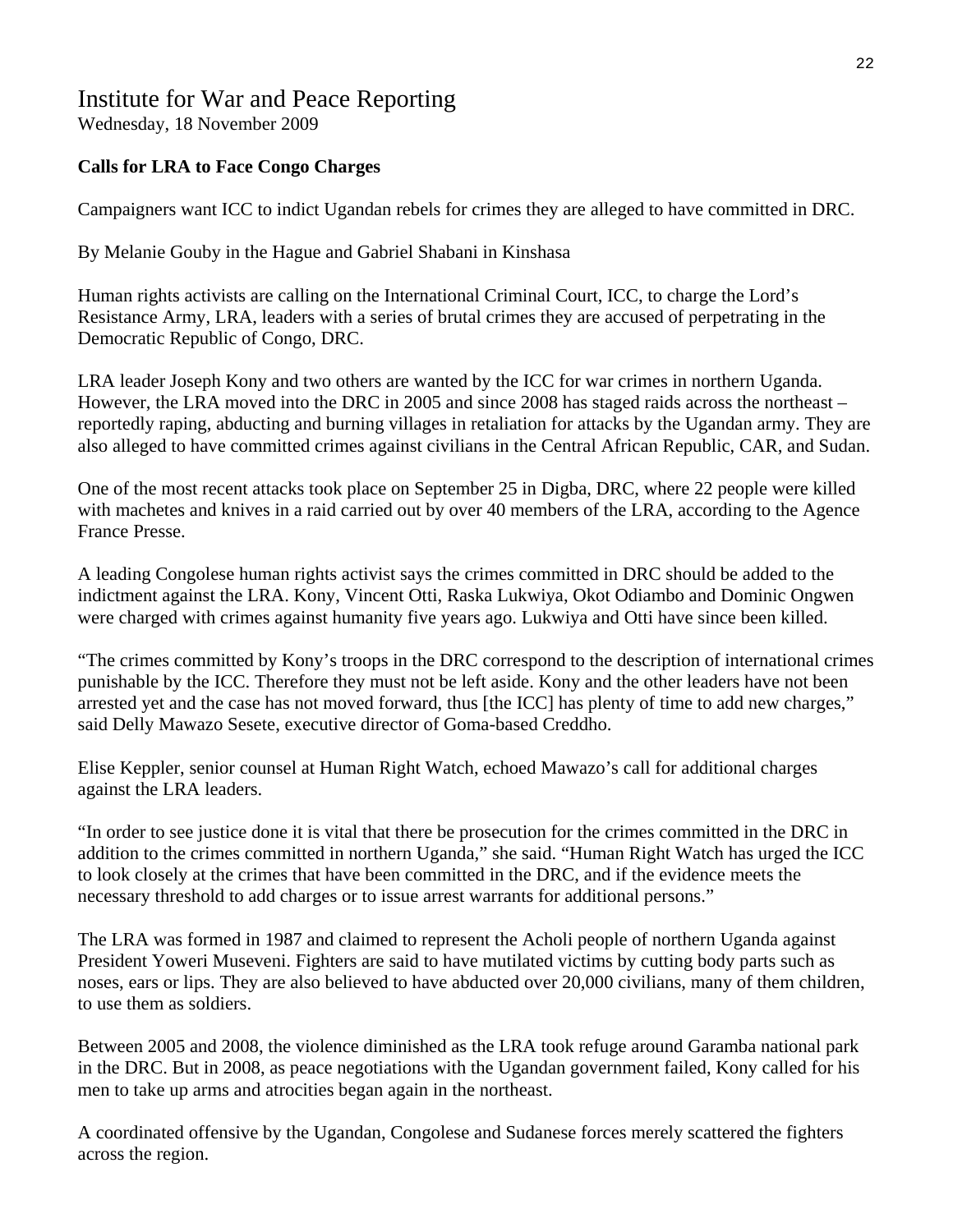ICC rules say it is possible for prosecutors to add new charges against the LRA with article 58.6 of its founding Rome Statute stating, "The prosecutor may request the pre-trial chamber to amend the warrant of arrest by modifying or adding to the crimes specified therein. The pre-trial chamber shall so amend the warrant if it is satisfied that there are reasonable grounds to believe that the person committed the modified or additional crimes."

But that doesn't seem likely to happen soon. A representative of the ICC's office of the prosecutor told IWPR that arresting Kony and the others is the court's priority, not adding new charges to the existing indictments.

"Too much time has been wasted and the reason why crimes are continuing is the lack of arrest of persons for whom arrest warrants were issued in 2005," Emeric Rogier said.

"The highest priority for the office of the prosecutor, and for all those seeking to put an end to continuing LRA crimes, needs to be the arrest of the three top commanders of the LRA for whom arrest warrants have been outstanding for more than four years now."

However, Rogier said the ICC has investigated alleged LRA crimes in DRC.

"In the last 18 months, this office collected information, including victim and insider witness testimony, which indicates that, following orders by Joseph Kony to begin a new abduction campaign, there have been more than 2,000 abductions, more than 1,250 killings and well in excess of 300,000 people displaced in DRC, Sudan and CAR," he said.

The Congolese government also believes the arrest of Kony should be the top priority.

"For everything that occurred after the arrest warrant was issued, we must take into account that the court will be able to add these new developments when the arrest is made. The prosecutor will be able to add them to his indictment," said Lambert Mendé, the DRC minister of communication.

Mendé estimates the number of LRA fighters in DRC at 150-200 though others suggest the figure is closer to 1,000.

Keppler says new charges are important for the victims of the LRA.

"Currently there are Ugandan victims' communities represented by the existing charges. Communities in the DRC are not incorporated into the charges for the crimes that currently exist," she said. "Insuring that justice is done includes having a sense of redress for the victims, which will not be possible where there is no representation of the kind of crimes committed in the DRC."

Mariana Goetz from the NGO Redress, which works with torture victims, agrees that DRC-related charges should be added to the ICC case against the LRA.

"For the victims, it is important that justice publicly acknowledge their sufferings," Goetz said.

Melanie Gouby is an IWPR reporter in The Hague. Gabriel Shabani is a Kinshasa-based journalist who produces IWPR's Facing Justice radio programme.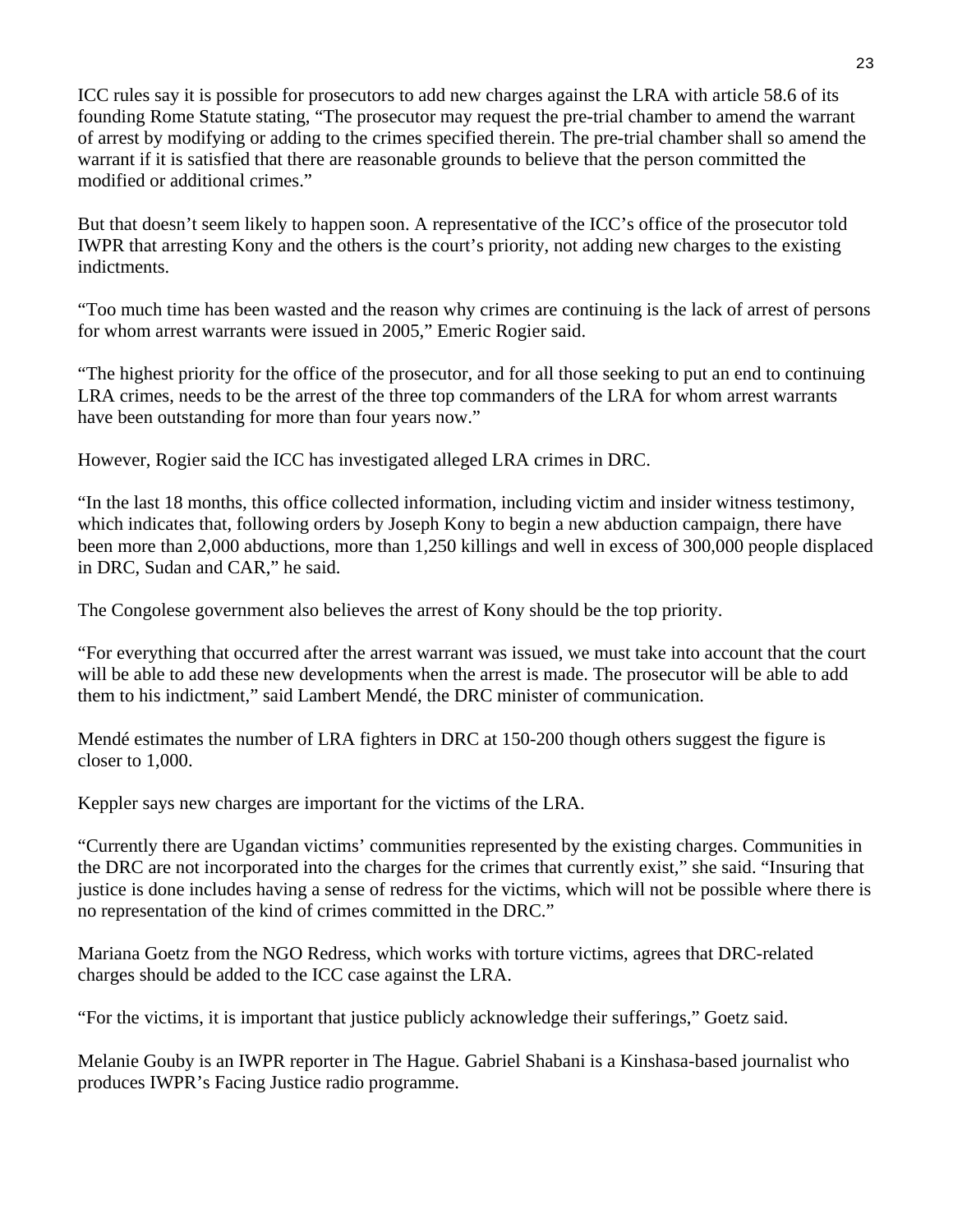# Institute for War and Peace Reporting

Thursday, 5 November 2009

## **New Evidence of Abuse of Women Prisoners**

Former inmate describes how corrupt jail staff collude in sexual exploitation of female convicts.

By Heritier Maila in Lubumbashi

A former inmate of Kasapa central prison in Lubumbashi has claimed that rape and sexual abuse of female prisoners is widespread, leading to many women becoming pregnant and giving birth while in jail.

Masudi Sangwa, who spent nearly five years in Kasapa for embezzlement and assault, said that male inmates often pay prison guards to provide them a female prisoner with whom they can have sex. The women frequently do not have a say in the matter, he said.

Towards the end of his time there, Masudi was made head of his prison unit, a role that entailed taking care of other inmates and their belongings, and helping the guards to maintain discipline.

Sangwa says that this gave him a perspective on prison life not usually available to other inmates, and allowed him to see how corruption and poor prison management play a role in the sexual exploitation of female prisoners.

As a unit head, Sangwa explained that he was able to stay outside the prison buildings later than the other prisoners, who had to be returned to their cells by 5.30 pm.

"It is during these night hours that many things happen outside," he said. "Unit heads meet with guards from 7 pm in the waiting room of the prison hospital, which is turned into a nightclub. Lutuku (traditional alcohol) is widely served."

Sangwa says that money for running the "nightclub" is extorted from other prisoners, "This collection is actually used to buy alcohol from the military base [close to the] prison."

He added that those who do not pay up are likely to get undesirable chores the following day, such as cleaning the toilet.

Sexual relations are common at the so-called nightclub gatherings, Sangwa said, with many women taken against their will.

"If a prisoner wants to make love, he just has to give money to the unit chief, indicating the woman he wants," he said. "Then the unit chief gets in touch with his colleague from the women's unit with a bribe. Whether she likes it or not, whether she's married or not, the designated women are brought in the evening to the prison hospital."

As a result of this, Sangwa continued, many women fall pregnant and leave prison with a number of children.

The conditions in Congolese prisons are dire and life is particularly hard for children who have to spend their first few years there, he went on.